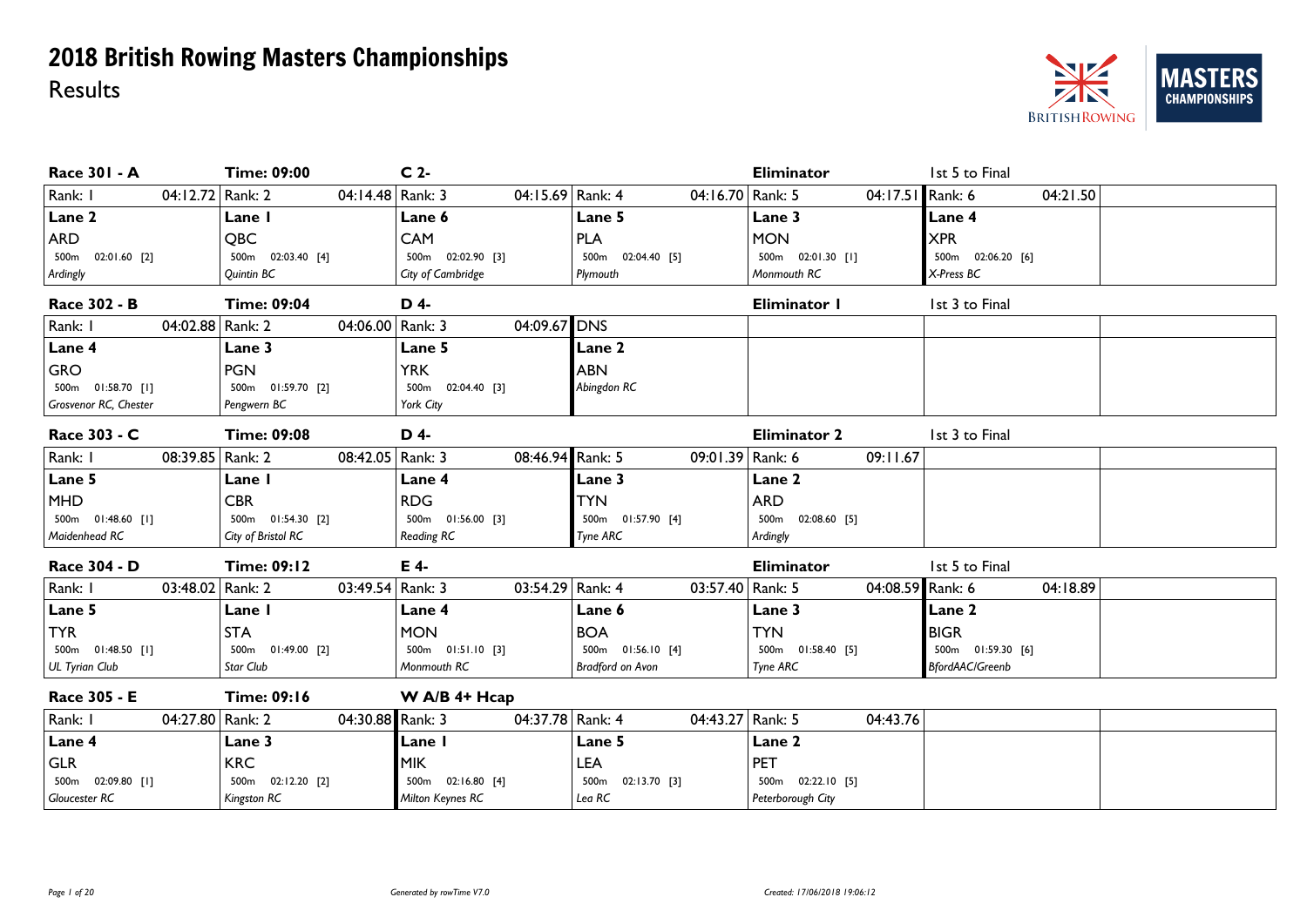

| Race 306 - F                | <b>Time: 09:20</b>          | $W D 8+$            |                       | Final               |                   |
|-----------------------------|-----------------------------|---------------------|-----------------------|---------------------|-------------------|
| Rank: I<br>04:17.60 Rank: 2 | 04:19.19 Rank: 3            | 04:23.66 Rank: 4    | 04:28.31   Rank: 5    | 04:38.47 Rank: 6    | 04:45.75          |
| Lane 2                      | Lane I                      | Lane 3              | Lane 6                | Lane 5              | Lane 4            |
| <b>MON</b>                  | PET                         | <b>INZB</b>         | PTR                   | <b>BRD</b>          | <b>LBR</b>        |
| 500m  02:06.30 [1]          | 500m 02:07.40 [2]           | 500m 02:07.80 [3]   | 500m  02:08.60 [4]    | 500m  02:14.80  [5] | 500m 02:16.70 [6] |
| Monmouth RC                 | Peterborough City           | Inverness/Belfast   | Putney Town RC        | <b>Bradford ARC</b> | Loughborough BC   |
| Race 307 - G                | <b>Time: 09:24</b>          | <b>WF2-</b>         |                       | <b>Final</b>        |                   |
| Rank: I<br>04:55.35 Rank: 2 | 05:30.77                    | Rank: 3<br>06:03.98 |                       |                     |                   |
| Lane 5                      | Lane 3                      | Lane 4              |                       |                     |                   |
| WEY (A)                     | <b>UPT</b>                  | WEY (B)             |                       |                     |                   |
| 500m  02:25.90 [1]          | 500m 02:40.60 [2]           | 500m 03:00.80 [3]   |                       |                     |                   |
| Weybridge RC                | <b>Upton RC</b>             | Weybridge RC        |                       |                     |                   |
| M Johnson                   |                             | A Morris            |                       |                     |                   |
| Race 308 - H                | <b>Time: 09:28</b>          | <b>NC A-C 4x-</b>   |                       | Final               |                   |
| Rank: I<br>03:46.61 Rank: 2 | 03:58.16 Rank: 3            | 03:58.18 Rank: 4    | 04:03.20 Rank: 5      | 04:12.58            |                   |
| Lane 2                      | Lane I                      | Lane 4              | Lane 3                | Lane 5              |                   |
| <b>DON</b>                  | LEA                         | <b>NRC</b>          | <b>CLS</b>            | <b>KRC</b>          |                   |
| 500m  01:50.00  [1]         | 500m  01:56.10  [3]         | 500m  01:53.10  [2] | 500m 01:58.80 [5]     | 500m 01:58.20 [4]   |                   |
| Doncaster                   | Lea RC                      | Nottingham RC       | Chester le Street ARC | Kingston RC         |                   |
| Race 309 - I                | <b>Time: 09:32</b>          | $H$ 4+              |                       | <b>Final</b>        |                   |
| Rank: I<br>04:22.11         | Rank: 2<br>04:37.17 Rank: 3 | 04:47.58            |                       |                     |                   |
| Lane 5                      | Lane 4                      | Lane 3              |                       |                     |                   |
| <b>BRX</b>                  | <b>BETS</b>                 | <b>DBBU</b>         |                       |                     |                   |
| 500m  01:59.80 [1]          | 500m 02:09.10 [2]           | 500m  02:11.00  [3] |                       |                     |                   |
| <b>Broxbourne RC</b>        | Bedford/TSS                 | Derby/Burton        |                       |                     |                   |
| Race 310 - J                | <b>Time: 09:36</b>          | $W E/F 8+ Hcap$     |                       |                     |                   |
| Rank: I<br>04:25.91 Rank: 2 | 04:38.17 Rank: 3            | 04:40.16 Rank: 4    | 04:45.31   Rank: 5    | 04:48.12            |                   |
| Lane 2                      | Lane 4                      | Lane 5              | Lane I                | Lane 3              |                   |
| <b>YRK</b>                  | <b>DUR</b>                  | <b>CHA</b>          | <b>MAR</b>            | <b>WMTH</b>         |                   |
| 500m  02:17.50  [1]         | 500m 02:23.90 [4]           | 500m  02:19.10  [2] | 500m 02:25.70 [5]     | 500m 02:20.00 [3]   |                   |
| York City                   | Durham ARC                  | Champ Thames (Camb) | <b>Marlow RC</b>      | WBK/MAA/TSS/HEN     |                   |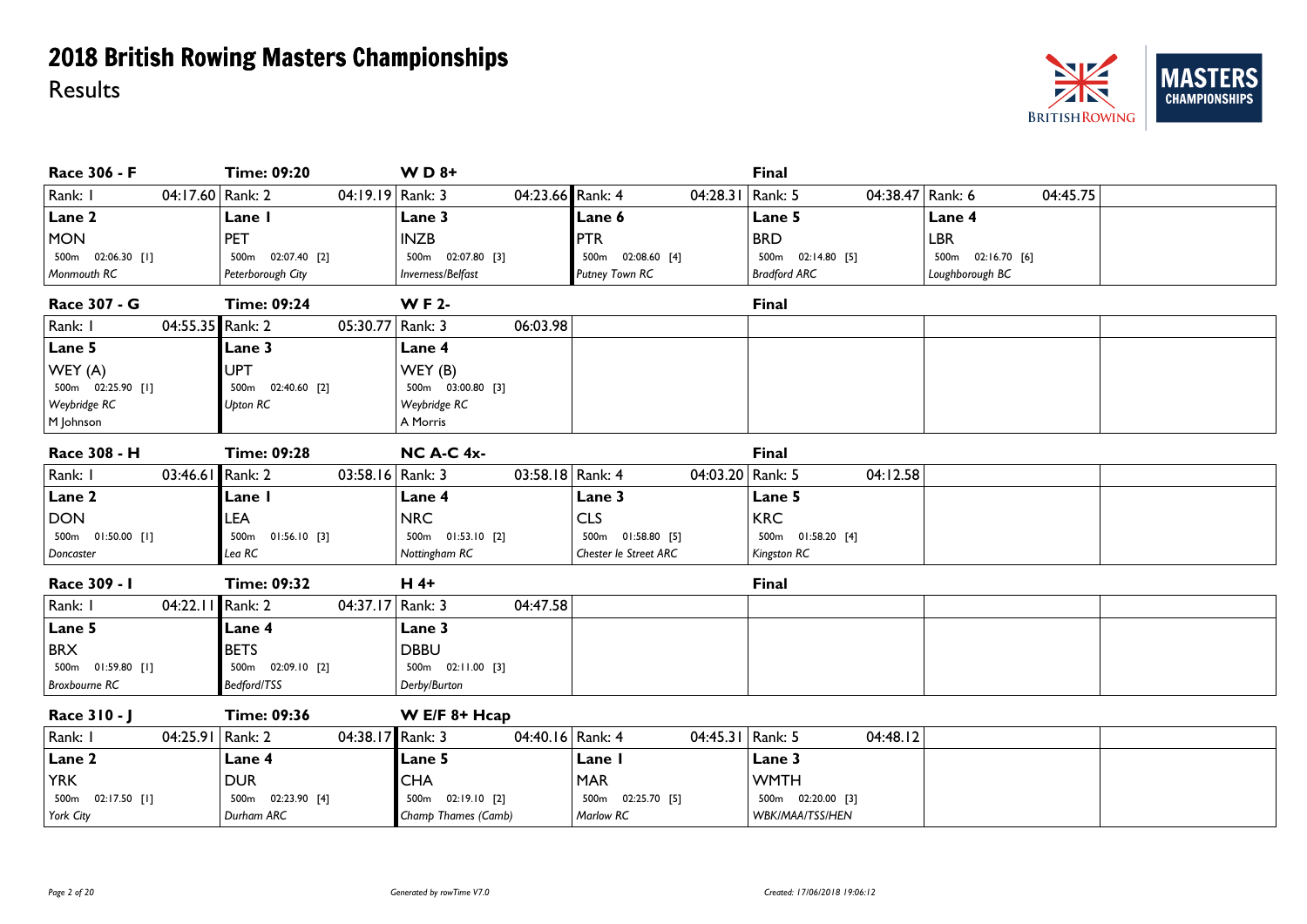

| <b>Race 311 - K</b>         | <b>Time: 09:40</b>  | W NC A-C 2x - Band 3 |                                   | <b>Final</b>                |                            |
|-----------------------------|---------------------|----------------------|-----------------------------------|-----------------------------|----------------------------|
| Rank: I<br>05:25.97 Rank: 2 | 05:33.27 Rank: 3    | 06:06.82 Rank: 4     | 06:21.68                          |                             |                            |
| Lane 5                      | Lane 2              | Lane 4               | Lane 3                            |                             |                            |
| PTR(B)                      | PET                 | PTR $(A)$            | <b>NWK</b>                        |                             |                            |
| 500m 02:47.30 [1]           | 500m 02:48.00 [2]   | 500m 03:13.30 [3]    | 500m 03:20.30 [4]                 |                             |                            |
| Putney Town RC              | Peterborough City   | Putney Town RC       | Newark RC                         |                             |                            |
| D Kuricova                  |                     | L Parker             |                                   |                             |                            |
| Race 312 - L                | <b>Time: 09:44</b>  | W NC A-C 2x - Band 2 |                                   | <b>Final</b>                |                            |
| Rank: I<br>04:34.77 Rank: 2 | 04:46.54 Rank: 3    | 04:50.85   Rank: 4   | 04:56.87                          | Rank: 5<br>05:13.14         |                            |
| Lane 2                      | Lane 3              | Lane 4               | Lane 5                            | Lane I                      |                            |
| GLR(B)                      | <b>CAB</b>          | <b>BIR</b>           | <b>HSB</b>                        | <b>BRD</b>                  |                            |
| 500m  02:13.60  [1]         | 500m 02:21.40 [2]   | 500m 02:21.70 [3]    | 500m 02:29.40 [4]                 | 500m 02:37.40 [5]           |                            |
| Gloucester RC               | Cantabrigian        | Birmingham RC        | <b>HSBC RC</b>                    | <b>Bradford ARC</b>         |                            |
| A Hayes                     |                     |                      |                                   |                             |                            |
| Race 313 - M                | <b>Time: 09:48</b>  | W NC A-C 2x - Band I |                                   | <b>Final</b>                |                            |
| 04:29.38 Rank: 2<br>Rank: I | 04:31.32 Rank: 3    |                      | 04:36.34 Rank: 4<br>04:36.80      | Rank: 5<br>04:42.05 Rank: 6 | 04:52.73                   |
|                             |                     |                      |                                   |                             |                            |
| Lane 6                      | Lane 3              | Lane 5               | Lane I                            | Lane 2                      | Lane 4                     |
| QBMA                        | <b>MAV</b>          | GLR(A)               | <b>MHD</b>                        | <b>WAR</b>                  | <b>WEY</b>                 |
| 500m 02:14.30 [1]           | 500m  02:17.30  [2] | 500m 02:18.70 [3]    | 500m 02:20.60 [5]                 | 500m 02:19.30 [4]           | 500m 02:24.40 [6]          |
| Quintin/MAA                 | Maidstone Invicta   | Gloucester RC        | Maidenhead RC                     | Warwick BC                  | Weybridge RC               |
|                             |                     | I Jeffery            |                                   |                             |                            |
| Race 314 - N                | <b>Time: 09:52</b>  | $A/C$ 8+ $Hcap$      |                                   |                             |                            |
| 03:22.57 Rank: 2<br>Rank: I | 03:26.33   Rank: 3  | 03:28.04 Rank: 4     | 03:29.14 Rank: 5                  | 03:32.96 Rank: 6            | 04:11.61                   |
| Lane 2                      | Lane 4              | Lane 5               | Lane 6                            | Lane I                      | Lane 3                     |
| UTC (B)                     | <b>YRK</b>          | AGE                  | UTC (A)                           | <b>CUR</b>                  | <b>ZPU</b>                 |
| 500m 01:40.20 [1]           | 500m  01:41.00  [2] | 500m 01:41.90 [3]    | 500m  01:42.90  [4]               | 500m<br>01:49.80 [5]        | 500m 02:03.60 [6]          |
| <b>Upper Thames RC</b>      | York City           | Agecroft             | <b>Upper Thames RC</b><br>N Horne | Curlew                      | Portora Boat Club, Ireland |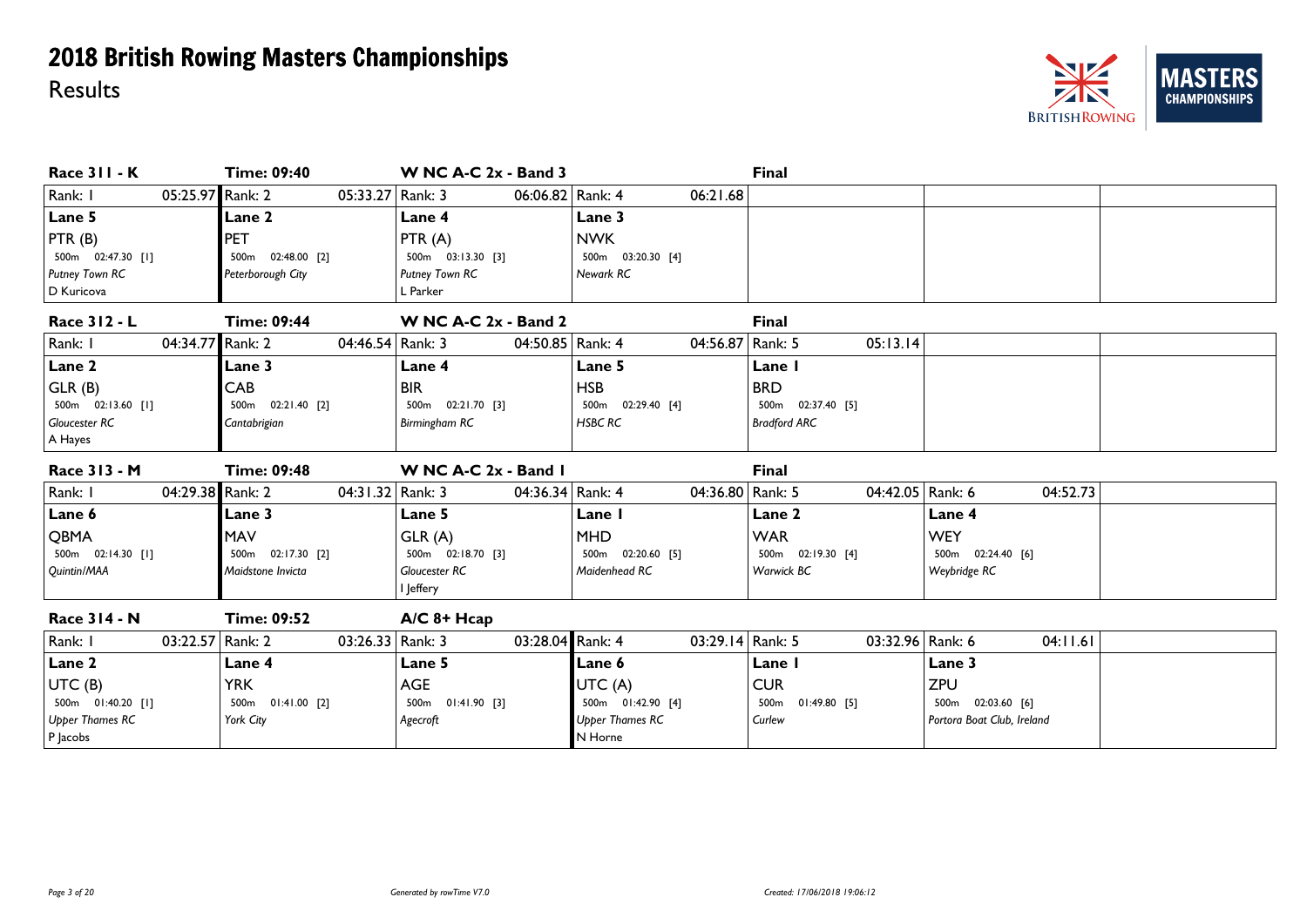

| Race 315 - O                | <b>Time: 09:56</b>               | F 4-                        |                             | <b>Final</b>           |                             |
|-----------------------------|----------------------------------|-----------------------------|-----------------------------|------------------------|-----------------------------|
| Rank: I<br>03:59.08 Rank: 2 | 04:02.59 Rank: 3                 | 04:05.30 Rank: 4            | 04:11.35   Rank: 5          | 04:13.34 Rank: 6       | 04:20.84                    |
| Lane 6                      | Lane 2                           | Lane 5                      | Lane I                      | Lane 3                 | Lane 4                      |
| QBC                         | <b>ARD</b>                       | <b>AVN</b>                  | <b>TSS</b>                  | <b>NRC</b>             | <b>PTR</b>                  |
| 500m  01:53.30  [1]         | 500 <sub>m</sub><br>02:00.30 [3] | 500m 01:59.10 [2]           | 500m 02:03.40 [5]           | 500m 02:00.70 [4]      | 500m 02:04.50 [6]           |
| Quintin BC                  | Ardingly                         | Avon County                 | <b>Tideway Scullers Sch</b> | Nottingham RC          | Putney Town RC              |
| Race 316 - P                | <b>Time: 10:00</b>               | $Mx$ NC D-F $4x$ -          |                             | <b>Final</b>           |                             |
| 04:14.66 Rank: 2<br>Rank: I | 04:16.04 Rank: 3                 | 04:23.71 Rank: 4            | 04:25.68 Rank: 5            | 04:31.14 Rank: 6       | 04:41.94                    |
| Lane 6                      | Lane 5                           | Lane I                      | Lane 4                      | Lane 2                 | Lane 3                      |
| <b>RUN</b>                  | <b>OUT</b>                       | <b>HEX</b>                  | <b>BEB</b>                  | <b>WRR</b>             | <b>BRX</b>                  |
| 500m 02:07.50 [2]           | 500m 02:06.90 [1]                | 500m 02:13.20 [4]           | 500m  02:12.40  [3]         | 500m 02:16.90 [5]      | 500m 02:21.10 [6]           |
| Runcorn                     | Oundle Town RC                   | Hexham                      | <b>Bewl Bridge</b>          | Worcester RC           | <b>Broxbourne RC</b>        |
| Race 317 - A                | <b>Time: 10:04</b>               | <b>WD2-</b>                 |                             | <b>Final</b>           |                             |
| 04:35.18 Rank: 2<br>Rank: I | 04:41.50 Rank: 3                 | 05:08.90                    |                             |                        |                             |
| Lane 5                      | Lane 4                           | Lane 3                      |                             |                        |                             |
| <b>UTSC</b>                 | <b>ARD</b>                       | <b>WRR</b>                  |                             |                        |                             |
| 500m  02:10.80  [1]         | 500m 02:29.00 [2]                | 500m  02:17.80  [3]         |                             |                        |                             |
| Upper T/ SCP                | Ardingly                         | Worcester RC                |                             |                        |                             |
| Race 318 - B                | <b>Time: 10:08</b>               | C <sub>2</sub>              |                             | <b>Final</b>           |                             |
| 04:00.12 Rank: 2<br>Rank: I | 04:03.35   Rank: 3               | 04:11.91 Rank: 4            | 04:11.92 Rank: 5            | 04:12.07 Rank: 6       | 04:13.02                    |
| Lane 2                      | Lane 6                           | Lane 5                      | Lane 4                      | Lane I                 | Lane 3                      |
| <b>ZCR</b>                  | <b>MON</b>                       | <b>CAM</b>                  | <b>PLA</b>                  | <b>ARD</b>             | <b>QBC</b>                  |
| 500m  01:58.50 [1]          | DNA [2]<br>500 <sub>m</sub>      | DNA [6]<br>500 <sub>m</sub> | DNA [4]<br>500 <sub>m</sub> | 500m<br><b>DNA</b> [5] | 500 <sub>m</sub><br>DNA [3] |
| Commercial RC, IRE          | Monmouth RC                      | City of Cambridge           | Plymouth                    | Ardingly               | Quintin BC                  |
| Race 319 - C                | <b>Time: 10:12</b>               | <b>B</b> 2-                 |                             | <b>Final</b>           |                             |
| 06:17.82 Rank: 2<br>Rank: I | 06:36.11   Rank: 3               | 06:37.93                    |                             |                        |                             |
| Lane 5                      | Lane 3                           | Lane 4                      |                             |                        |                             |
| <b>MBC</b>                  | <b>PTR</b>                       | <b>WAR</b>                  |                             |                        |                             |
| 500m 02:04.90 [2]           | 500m  02:04.10 [1]               | 500m 02:10.40 [3]           |                             |                        |                             |
| Molesey BC                  | <b>Putney Town RC</b>            | Warwick BC                  |                             |                        |                             |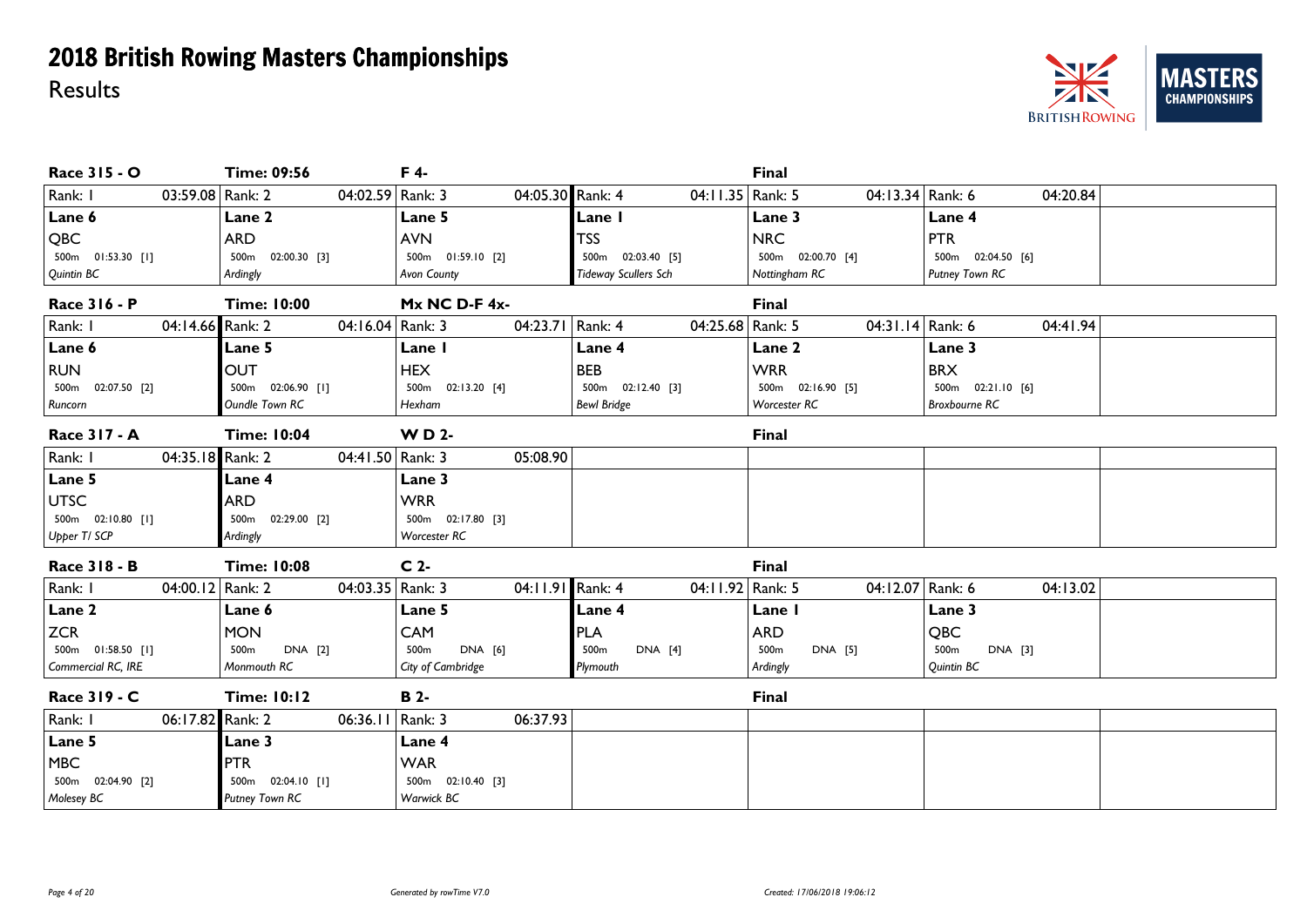

| Race 320 - D                | <b>Time: 10:16</b>          | D 4-                       |                             | <b>Final</b>           |                   |
|-----------------------------|-----------------------------|----------------------------|-----------------------------|------------------------|-------------------|
| Rank: I                     | Rank: 2                     | Rank: 3                    | Rank: 4                     | Rank: 5                | Rank: 6           |
| Lane 2                      | Lane 4                      | Lane I                     | Lane 5                      | Lane 3                 | Lane 6            |
| <b>MHD</b>                  | <b>CBR</b>                  | <b>GRO</b>                 | <b>RDG</b>                  | <b>PGN</b>             | <b>YRK</b>        |
| DNA [I]<br>500m             | DNA [2]<br>500 <sub>m</sub> | DNA [3]<br>500m            | 500 <sub>m</sub><br>DNA [4] | 500m<br><b>DNA</b> [5] | DNA [6]<br>500m   |
| Maidenhead RC               | City of Bristol RC          | Grosvenor RC, Chester      | Reading RC                  | Pengwern BC            | York City         |
| Race 321 - E                | <b>Time: 10:20</b>          | E 4-                       |                             | <b>Final</b>           |                   |
| 03:46.81 Rank: 2<br>Rank: I | 03:49.63   Rank: 3          | 03:50.25 Rank: 4           | 03:52.97   Rank: 5          | 03:59.41 Rank: 6       | 04:02.12          |
| Lane 3                      | Lane I                      | Lane 4                     | Lane 5                      | Lane 2                 | Lane 6            |
| <b>STA</b>                  | <b>TYR</b>                  | <b>MON</b>                 | <b>BOA</b>                  | <b>NRC</b>             | <b>TYN</b>        |
| 500m 01:48.00 [1]           | 500m 01:53.70 [3]           | 500m 01:50.20 [2]          | 500m 01:55.20 [4]           | 500m 01:56.00 [5]      | 500m 01:57.30 [6] |
| Star Club                   | UL Tyrian Club              | Monmouth RC                | Bradford on Avon            | Nottingham RC          | Tyne ARC          |
| Race 322 - F                | <b>Time: 10:24</b>          | NC A-C Ix - Band 3         |                             | Final                  |                   |
| 04:42.32 Rank: 2<br>Rank: I | 04:44.83 Rank: 3            | 04:46.95   Rank: 4         | 05:44.78                    |                        |                   |
| Lane 5                      | Lane 3                      | Lane 2                     | Lane 4                      |                        |                   |
| <b>AVN</b>                  | <b>STK</b>                  | <b>MAR</b>                 | <b>NRC</b>                  |                        |                   |
| 500m 02:22.60 [I]           | 500m 02:23.20 [2]           | 500m 02:23.80 [3]          | 500m 02:50.70 [4]           |                        |                   |
| Avon County                 | Trentham BC                 | Marlow RC                  | Nottingham RC               |                        |                   |
| J Barton                    | A Bradley                   | P Thomas                   | S Hill                      |                        |                   |
| Race 323 - G                | <b>Time: 10:28</b>          | NC A-C 1x - Band 2         |                             | <b>Final</b>           |                   |
| 04:31.77 Rank: 2<br>Rank: I | 04:38.84   Rank: 3          | 04:40.46 Rank: 4           | 04:43.40 Rank: 5            | 04:48.18 DNS           |                   |
| Lane 3                      | Lane 4                      | Lane 5                     | Lane 6                      | Lane 2                 | Lane I            |
| SCP                         | <b>LBR</b>                  | <b>CLS</b>                 | <b>MBC</b>                  | <b>NCR</b>             | <b>LEA</b>        |
| 500m  02:17.40 [1]          | 500m  02:21.40  [3]         | 500m 02:22.90 [5]          | 500m 02:21.80 [4]           | 500m 02:20.20 [2]      | Lea RC            |
| Strathclyde Park RC         | Loughborough BC             | Chester le Street ARC      | Molesey BC                  | Notts CRA              | A Hussani         |
| J Anza                      | T Ives                      | A Farley                   | H Kumar                     | R Jephcote             |                   |
| Race 324 - H                | <b>Time: 10:32</b>          | NC A-C Ix - Band I         |                             | <b>Final</b>           |                   |
| 04:10.53 Rank: 2<br>Rank: I | 04:22.88 Rank: 3            | 04:33.00 Rank: 4           | 04:33.95 DNS                |                        |                   |
| Lane 5                      | Lane 4                      | Lane 3                     | Lane I                      | Lane 2                 |                   |
| <b>BIR</b>                  | <b>NST</b>                  | <b>ZPU</b>                 | <b>BRD</b>                  | <b>BER</b>             |                   |
| 500m 02:00.80 [1]           | 500m 02:09.20 [2]           | 500m 02:16.50 [3]          | 500m 02:17.80 [4]           | <b>Berwick</b>         |                   |
| Birmingham RC               | North Staffs                | Portora Boat Club, Ireland | <b>Bradford ARC</b>         | C Eke                  |                   |
| S Byford                    | M Silvester                 | G Murphy                   | R O'Toole                   |                        |                   |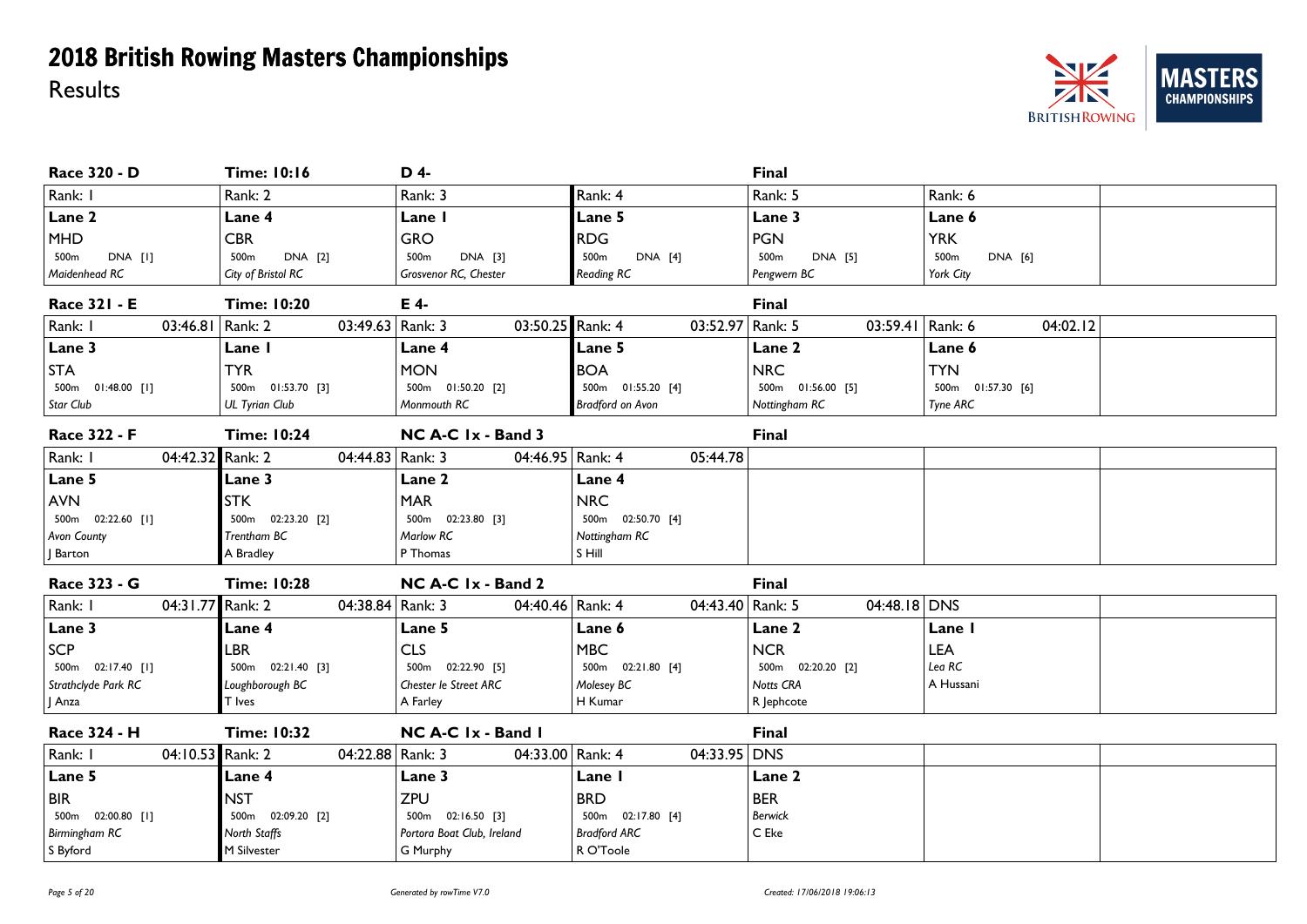

| Race 325 - I                | <b>Time: 10:36</b>     | $W C 4+$             |                    | Final                |
|-----------------------------|------------------------|----------------------|--------------------|----------------------|
| Rank: I<br>04:14.49 Rank: 2 | 04:18.23 Rank: 3       | 04:21.21 Rank: 4     | 04:29.37           |                      |
| Lane 2                      | Lane 3                 | <b>Lane 5</b>        | Lane 4             |                      |
| <b>MAR</b>                  | <b>NRC</b>             | <b>BEW</b>           | <b>AVN</b>         |                      |
| 500m 02:04.00 [1]           | 500m 02:06.00 [2]      | 500m 02:08.80 [3]    | 500m  02:12.70 [4] |                      |
| Marlow RC                   | Nottingham RC          | <b>Bewdley RC</b>    | Avon County        |                      |
| Race 326 - J                | <b>Time: 10:40</b>     | W NC D-F Ix - Band 2 |                    | <b>Final</b>         |
| 05:27.55 Rank: 2<br>Rank: I | 05:39.06   Rank: 3     | 05:45.03   Rank: 4   | 05:46.39           |                      |
| Lane 2                      | Lane 4                 | Lane 5               | Lane 3             |                      |
| EXE(A)                      | EXE(B)                 | EXE(C)               | RUN(B)             |                      |
| 500m 02:40.30 [1]           | 500m 02:47.80 [2]      | 500m 02:48.30 [3]    | 500m 02:53.60 [4]  |                      |
| Exeter RC                   | Exeter RC              | Exeter RC            | Runcorn            |                      |
| K ffrench-Constant          | D Parish               | A Allison            | M Greenhall        |                      |
| Race 327 - K                | <b>Time: 10:44</b>     | W NC D-F Ix - Band I |                    | Final                |
| Rank: I<br>05:37.25 Rank: 2 | 05:43.80   Rank: 3     | 05:45.42 Rank: 4     | 06:20.54 DNS       |                      |
| Lane I                      | <b>Lane 2</b>          | Lane 5               | Lane 4             | Lane 3               |
| <b>MHD</b>                  | SUA (A)                | LEA                  | <b>HOL</b>         | <b>GLR</b>           |
| 500m 02:47.50 [2]           | 500m 02:50.90 [3]      | 500m 02:46.80 [1]    | 500m 03:01.30 [4]  | <b>Gloucester RC</b> |
| Maidenhead RC               | Stratford-upon-Avon BC | Lea RC               | Hollingworth Lake  | C Timmins            |
| S Harker                    | C Goodwin              | A Ringshaw           | P Price            |                      |
| Race 328 - L                | <b>Time: 10:48</b>     | $G$ 4+               |                    | <b>Final</b>         |
| Rank: I<br>04:19.96 Rank: 2 | 04:24.10               |                      |                    |                      |
| Lane 3                      | <b>Lane 4</b>          |                      |                    |                      |
| <b>RDG</b>                  | <b>DAT</b>             |                      |                    |                      |
| 500m 02:12.90 [1]           | 500m  02:13.90  [2]    |                      |                    |                      |
| Reading RC                  | Dart Totnes RC         |                      |                    |                      |
| Race 329 - M                | <b>Time: 10:52</b>     | NC D-F 2x - Band 3   |                    | Final                |
| Rank: I<br>04:48.79 Rank: 2 | 05:02.01   Rank: 3     | 05:04.01   Rank: 4   | 05:10.32 DNS       |                      |
| Lane 3                      | Lane 4                 | Lane I               | Lane 5             | Lane 2               |
| PET(C)                      | <b>AGE</b>             | <b>DEW</b>           | <b>UPT</b>         | <b>NRC</b>           |
| 500m 02:22.20 [1]           | 500m  02:31.20  [2]    | 500m 02:32.80 [3]    | 500m 02:35.90 [4]  | Nottingham RC        |
| Peterborough City           | Agecroft               | Derwent              | Upton RC           |                      |
| I Davis                     |                        |                      |                    |                      |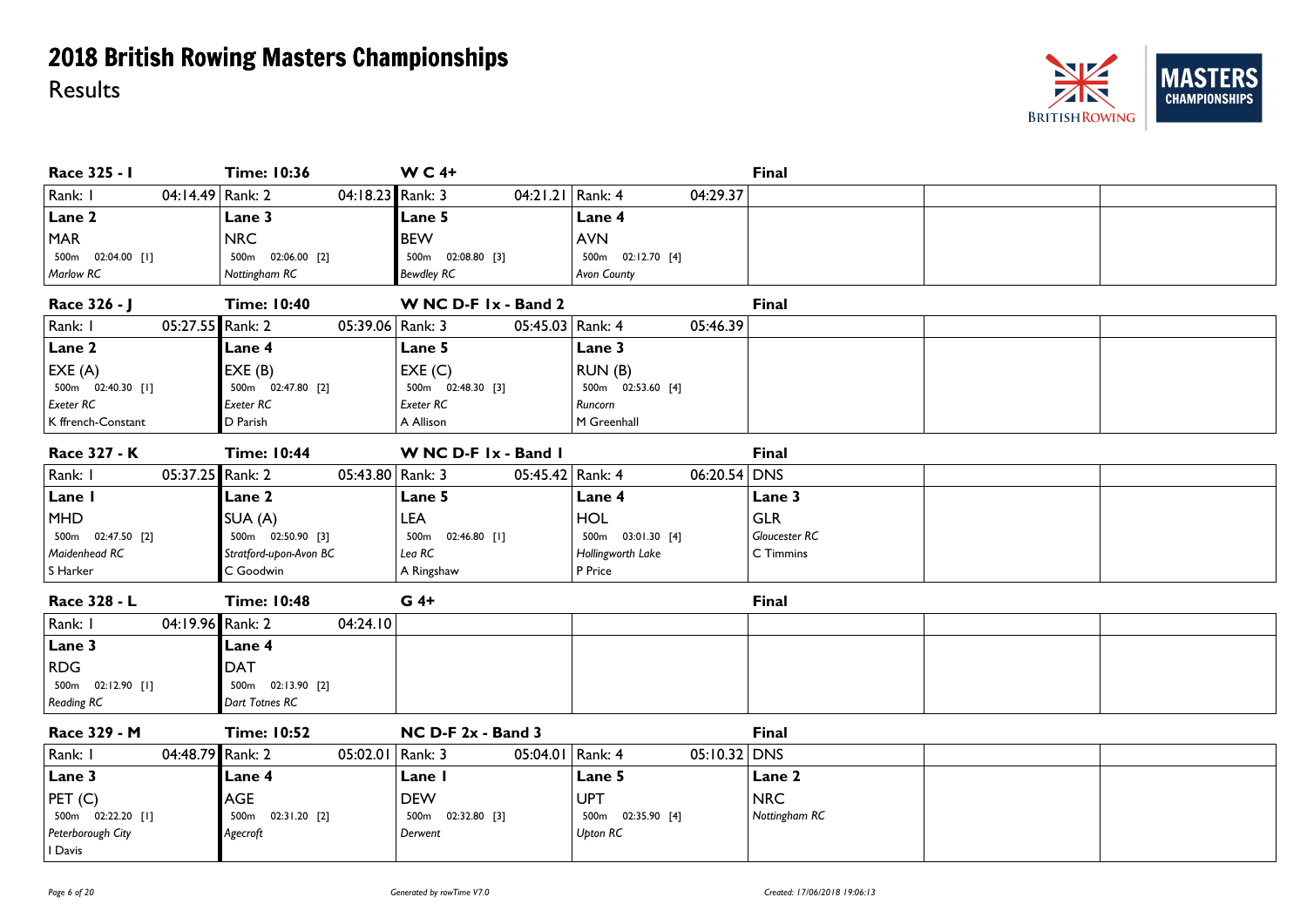

| Race 330 - N                  | <b>Time: 10:56</b>    | $NC$ D-F $2x$ - Band 2 |                   | <b>Final</b>                   |                   |
|-------------------------------|-----------------------|------------------------|-------------------|--------------------------------|-------------------|
| 04:29.53 Rank: 2<br>Rank: I   | 04:39.49 Rank: 3      | 04:40.66 Rank: 4       |                   | 04:50.43   Rank: 5<br>04:52.11 |                   |
| Lane 3                        | Lane 2                | Lane I                 | Lane 5            | Lane 4                         |                   |
| <b>STA</b>                    | <b>BUL</b>            | <b>DUR</b>             | PET(B)            | <b>MAV</b>                     |                   |
| 500m  02:13.90  [1]           | 500m 02:18.80 [2]     | 500m 02:20.10 [3]      | 500m 02:23.60 [4] | 500m 02:29.60 [5]              |                   |
| Star Club                     | <b>Burton Leander</b> | Durham ARC             | Peterborough City | Maidstone Invicta              |                   |
|                               |                       |                        | S Hodge           |                                |                   |
| Race 331 - O                  | <b>Time: 11:00</b>    | $NC$ D-F $2x$ - Band I |                   | <b>Final</b>                   |                   |
| 04:21.00 Rank: 2<br>Rank: I   | 04:24.56 Rank: 3      | 04:31.97 Rank: 4       | 04:32.20          | Rank: 5<br>04:32.56 Rank: 6    | 04:46.06          |
| Lane 3                        | Lane 5                | Lane I                 | Lane 2            | Lane 6                         | Lane 4            |
| <b>NUN</b>                    | <b>BNT</b>            | <b>KRC</b>             | <b>MIK</b>        | <b>WEY</b>                     | PET (A)           |
| 500m 02:04.70 [1]             | 500m 02:09.80 [2]     | 500m 02:17.90 [4]      | 500m 02:17.10 [3] | 500m  02:19.20  [5]            | 500m 02:23.40 [6] |
| Nott'm & Union                | Bentham BC            | Kingston RC            | Milton Keynes RC  | Weybridge RC                   | Peterborough City |
|                               |                       |                        |                   |                                | K Blackman        |
| Race 332 - P                  | <b>Time: 11:30</b>    | $F4+$                  |                   | Eliminator I                   | 1st 3 to Final    |
| Rank: I<br>04:08.24 Rank: 2   | 04:09.64 Rank: 3      | 04:12.86 Rank: 4       | 04:15.58          |                                |                   |
| Lane 4                        | Lane 2                | Lane 3                 | Lane 5            |                                |                   |
| <b>STA</b>                    | <b>BRX</b>            | ZBZB (B)               | <b>NRC</b>        |                                |                   |
| 500m 02:01.80 [2]             | 500m 02:00.50 [1]     | 500m 02:04.70 [3]      | 500m 02:05.80 [4] |                                |                   |
| Star Club                     | <b>Broxbourne RC</b>  | Belfast/Bann           | Nottingham RC     |                                |                   |
|                               |                       | D Gray                 |                   |                                |                   |
| Race 333 - A                  | <b>Time: 11:34</b>    | $F4+$                  |                   | <b>Eliminator 2</b>            | 1st 3 to Final    |
| Rank: I<br>04:03.35   Rank: 2 | 04:09.25   Rank: 3    | 04:05.56 Rank: 4       | 04:26.11          |                                |                   |
| Lane 3                        | Lane 2                | Lane 4                 | Lane 5            |                                |                   |
| ZNCG (A)                      | <b>ABN</b>            | <b>GRO</b>             | PTR               |                                |                   |
| 500m  01:57.30 [1]            | 500m 02:00.20 [2]     | 500m 02:00.60 [3]      | 500m 02:08.90 [4] |                                |                   |
| Neptune Comp                  | Abingdon RC           | Grosvenor RC, Chester  | Putney Town RC    |                                |                   |
| C Hunter                      |                       |                        |                   |                                |                   |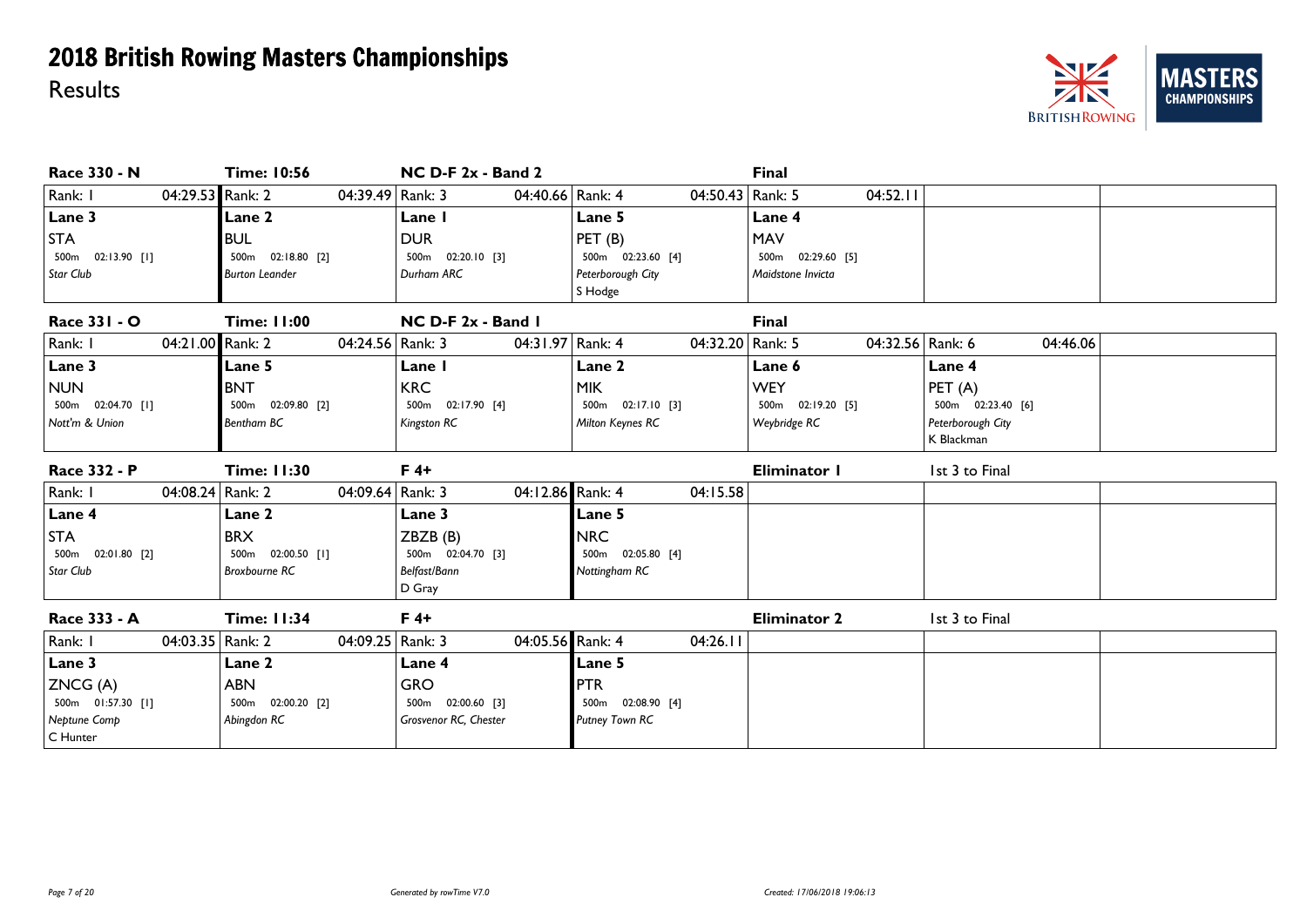

| Race 334 - B                | <b>Time: 11:38</b>       | <b>WD4-</b>                 |                     | <b>Final</b>               |                |
|-----------------------------|--------------------------|-----------------------------|---------------------|----------------------------|----------------|
| 04:19.03 Rank: 2<br>Rank: I | 04:32.03   Rank: 3       | 04:55.94                    |                     |                            |                |
| Lane 5                      | <b>Lane 3</b>            | Lane 4                      |                     |                            |                |
| <b>MON</b>                  | <b>LRSK</b>              | <b>MAR</b>                  |                     |                            |                |
| 500m 02:07.20 [1]           | 500m 02:13.60 [2]        | 500m 02:28.00 [3]           |                     |                            |                |
| Monmouth RC                 | Leicester RC/Trentham BC | Marlow RC                   |                     |                            |                |
| Race 335 - C                | <b>Time: 11:42</b>       | $D$ 4+                      |                     | Eliminator I               | 1st 3 to Final |
| Rank: I<br>03:43.26 Rank: 2 | 03:58.77 Rank: 3         | 04:06.48 Rank: 4            | 04:23.05            |                            |                |
| Lane 4                      | Lane 2                   | Lane 5                      | Lane 3              |                            |                |
| <b>LRC</b>                  | <b>GRF</b>               | LEA                         | <b>MIK</b>          |                            |                |
| 500m  01:46.60 [1]          | 500m  01:54.70  [2]      | 500m  01:57.10  [3]         | 500m 02:08.60 [4]   |                            |                |
| London <sub>RC</sub>        | Greenbank Falmouth       | Lea RC                      | Milton Keynes RC    |                            |                |
| Race 336 - D                | <b>Time: 11:46</b>       | $D$ 4+                      |                     | <b>Eliminator 2</b>        | 1st 3 to Final |
| Rank: I<br>03:52.74 Rank: 2 | 03:57.57   Rank: 3       | 03:59.93 Rank: 4            | 04:05.51            | Rank: 5<br>04:14.32        |                |
| Lane I                      | Lane 2                   | Lane 3                      | Lane 5              | Lane 4                     |                |
| <b>UTC</b>                  | <b>MON</b>               | ZPU(A)                      | <b>BICB</b>         | ZPU(B)                     |                |
| 500m  01:52.80  [1]         | 500m  01:53.40  [2]      | 500m  01:57.70  [3]         | 500m 02:02.50 [4]   | 500m  02:05.40  [5]        |                |
| <b>Upper Thames RC</b>      | Monmouth RC              | Portora Boat Club, Ireland  | BfordAAC/Bristol    | Portora Boat Club, Ireland |                |
|                             |                          | K Nixon                     |                     | Crane                      |                |
| Race 337 - E                | <b>Time: 11:50</b>       | $C$ 4-                      |                     | Eliminator I               | 1st 3 to Final |
| 03:39.26 Rank: 2<br>Rank: I | 03:43.49 Rank: 3         | 03:46.04 Rank: 4            | 03:46.11   Rank: 5  | 03:51.95                   |                |
| Lane I                      | Lane 2                   | Lane 5                      | Lane 3              | Lane 4                     |                |
| <b>ZCZN</b>                 | <b>UTC</b>               | <b>ARD</b>                  | <b>ZUBT</b>         | <b>YRK</b>                 |                |
| 500m  01:46.50 [1]          | 500m 01:49.10 [2]        | 500m  01:51.70 [4]          | 500m 01:51.30 [3]   | 500m  01:54.10  [5]        |                |
| Commercial/Neptune          | <b>Upper Thames RC</b>   | Ardingly                    | Uster/Bern/Thames   | York City                  |                |
| Race 338 - F                | <b>Time: 11:54</b>       | $C$ 4-                      |                     | <b>Eliminator 2</b>        | 1st 3 to Final |
| Rank: I<br>03:37.77         | Rank: 2<br>03:41.09      | 03:42.04 Rank: 4<br>Rank: 3 | 03:42.16 Rank: 5    | 04:35.43                   |                |
| Lane 5                      | Lane 2                   | Lane I                      | Lane 4              | Lane 3                     |                |
| SAN                         | <b>AGE</b>               | <b>CBR</b>                  | <b>MBC</b>          | <b>NWK</b>                 |                |
| 500m  01:44.50 [1]          | 500m 01:47.80 [3]        | 500m 01:48.30 [4]           | 500m  01:47.40  [2] | 500m 02:21.90 [5]          |                |
| St Andrew BC                | Agecroft                 | City of Bristol RC          | Molesey BC          | Newark RC                  |                |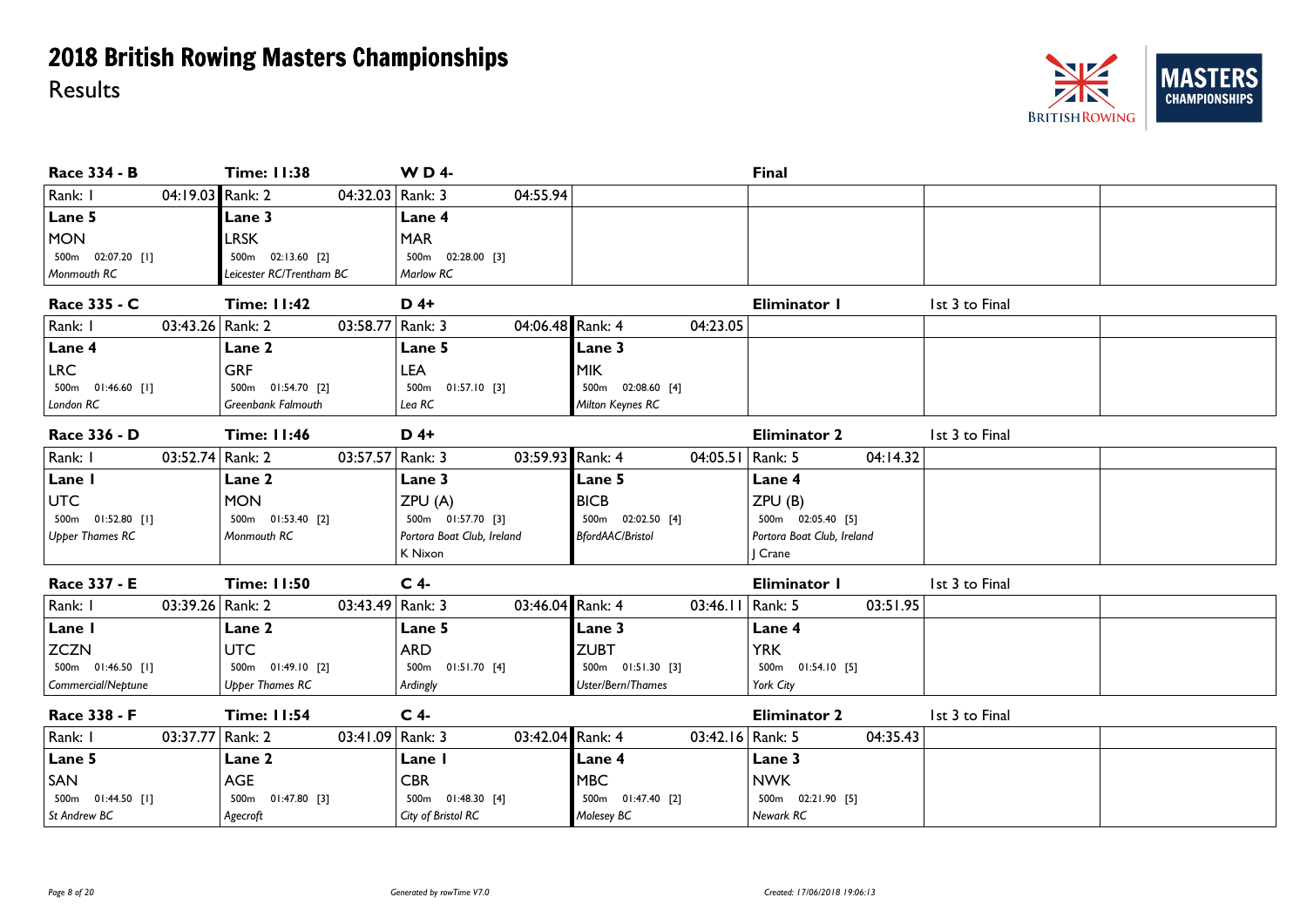

| Race 339 - G                | <b>Time: 11:58</b>   | W NC D-F 4x- - Band 2  |                     | Final        |  |
|-----------------------------|----------------------|------------------------|---------------------|--------------|--|
| 04:43.44 Rank: 2<br>Rank: I | 04:43.63   Rank: 3   | 05:35.02               |                     |              |  |
| Lane 4                      | Lane 3               | Lane 2                 |                     |              |  |
| <b>UPT</b>                  | <b>BRX</b>           | <b>IEL</b>             |                     |              |  |
| 500m  02:21.20 [1]          | 500m 02:21.50 [2]    | 500m  02:47.30  [3]    |                     |              |  |
| Upton RC                    | <b>Broxbourne RC</b> | Isle of Ely RC         |                     |              |  |
| Race 340 - H                | <b>Time: 12:02</b>   | W NC D-F 4x- - Band I  |                     | <b>Final</b> |  |
| 04:36.38 Rank: 2<br>Rank: I | 04:39.70   Rank: 3   | 04:48.74 Rank: 4       | 04:58.74            |              |  |
| Lane 5                      | Lane 2               | Lane 4                 | Lane 3              |              |  |
| <b>DUR</b>                  | <b>CHA</b>           | <b>SRC</b>             | <b>TWK</b>          |              |  |
| 500m  02:17.10  [1]         | 500m  02:17.60  [2]  | 500m 02:21.30 [3]      | 500m  02:26.40  [4] |              |  |
| Durham ARC                  | Champ Thames (Camb)  | Sudbury RC             | Twickenham RC       |              |  |
| Race 341 - I                | <b>Time: 12:06</b>   | $Mx D 8+$              |                     | <b>Final</b> |  |
| Rank: I<br>04:00.13 Rank: 2 | 04:14.77             |                        |                     |              |  |
| Lane 4                      | <b>Lane 3</b>        |                        |                     |              |  |
| <b>AVN</b>                  | <b>ANC</b>           |                        |                     |              |  |
| 500m  01:56.30 [1]          | 500m 02:02.90 [2]    |                        |                     |              |  |
| <b>Avon County</b>          | Ancholme RC          |                        |                     |              |  |
| Race 342 - J                | <b>Time: 12:10</b>   | A/B 4- Hcap            |                     |              |  |
| Rank: I<br>03:44.00 Rank: 2 | $03:48.51$ DNS       |                        |                     |              |  |
| Lane 5                      | Lane 4               | Lane 3                 |                     |              |  |
| <b>CUR</b>                  | <b>AGE</b>           | <b>UTC</b>             |                     |              |  |
| 500m  01:51.20 [1]          | 500m  01:53.10  [2]  | <b>Upper Thames RC</b> |                     |              |  |
| Curlew                      | Agecroft             |                        |                     |              |  |
| Race 343 - K                | <b>Time: 12:14</b>   | <b>WB2-</b>            |                     | Final        |  |
| Rank: I<br>04:44.07 Rank: 2 | 04:45.49 Rank: 3     | 05:05.89               |                     |              |  |
| Lane 4                      | Lane 5               | Lane 3                 |                     |              |  |
| <b>WAR</b>                  | QBMA                 | <b>HEX</b>             |                     |              |  |
| 500m  02:18.30 [1]          | 500m  02:21.80  [2]  | 500m  02:27.60  [3]    |                     |              |  |
| <b>Warwick BC</b>           | Quintin/MAA          | Hexham                 |                     |              |  |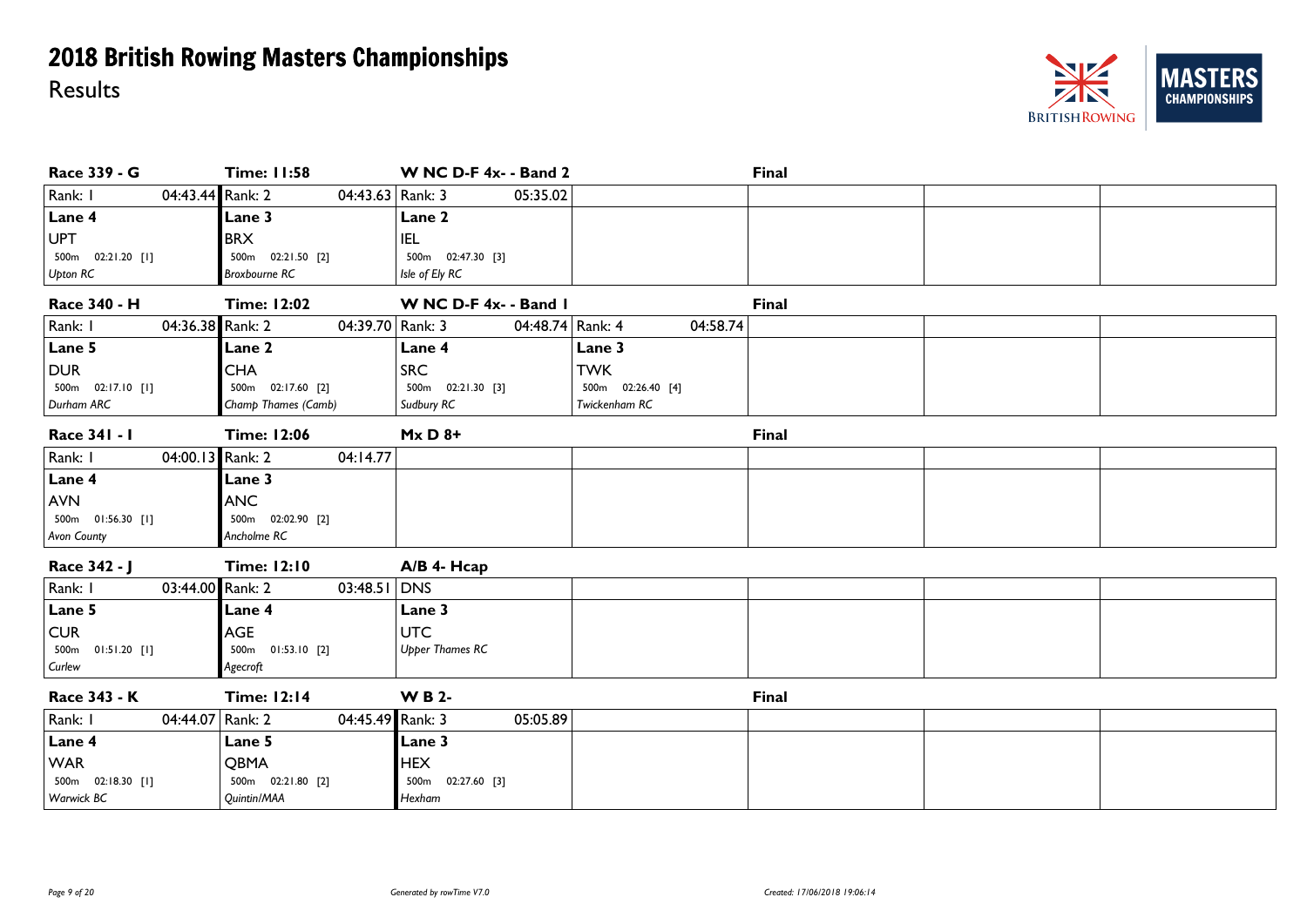

| Race 344 - L                | <b>Time: 12:18</b>  | $E$ 4+               |                       | Final               |
|-----------------------------|---------------------|----------------------|-----------------------|---------------------|
| Rank: I<br>04:01.65 Rank: 2 | 04:06.18 Rank: 3    | 04:15.12 Rank: 4     | 04:27.45              |                     |
| Lane 4                      | Lane 5              | Lane 2               | Lane 3                |                     |
| <b>STBE</b>                 | <b>NRC</b>          | <b>MON</b>           | <b>RDG</b>            |                     |
| 500m 01:58.90 [1]           | 500m 01:59.80 [2]   | 500m 02:04.50 [3]    | 500m 02:07.60 [4]     |                     |
| Star/Bedford                | Nottingham RC       | Monmouth RC          | Reading RC            |                     |
| Race 345 - M                | <b>Time: 12:22</b>  | <b>WC2-</b>          |                       | <b>Final</b>        |
| Rank: I<br>04:42.63 Rank: 2 | 05:02.65 Rank: 3    | 05:06.42 Rank: 4     | 05:11.94 Rank: 5      | 05:16.89            |
| Lane 4                      | Lane I              | Lane 2               | Lane 5                | Lane 3              |
| SCP                         | CAB                 | <b>CSH</b>           | <b>HSBB</b>           | <b>BRD</b>          |
| 500m  02:18.40  [1]         | 500m 02:30.80 [2]   | 500m  02:32.40  [3]  | 500m 02:33.50 [4]     | 500m 02:35.90 [5]   |
| Strathclyde Park RC         | Cantabrigian        | Sheffield City       | <b>HSBC/Barnes BL</b> | <b>Bradford ARC</b> |
| Race 346 - N                | <b>Time: 12:26</b>  | Mx NC D-F 2x         |                       | <b>Final</b>        |
| Rank: I<br>04:34.55 Rank: 2 | 04:51.52 Rank: 3    | 05:02.32 Rank: 4     | 05:27.07              | $\vert$ SCR         |
| Lane 5                      | Lane 2              | Lane I               | Lane 3                | Lane 4              |
| <b>DEW</b>                  | <b>MBC</b>          | <b>NUN</b>           | <b>LLA</b>            | <b>BEB</b>          |
| 500m  02:16.00 [1]          | 500m 02:26.20 [2]   | 500m 02:29.80 [3]    | 500m 02:39.90 [4]     | <b>Bewl Bridge</b>  |
| Derwent                     | Molesey BC          | Nott'm & Union       | Llandaff RC           |                     |
| Race 347 - O                | <b>Time: 12:30</b>  | W NC A-C Ix - Band 2 |                       | <b>Final</b>        |
| 02:52.53 Rank: 2<br>Rank: I | 03:13.34 Rank: 3    | 03:47.15             |                       |                     |
| Lane 3                      | Lane 5              | Lane 4               |                       |                     |
| CAS                         | EXE(A)              | EXE(B)               |                       |                     |
| 500m  02:31.90  [1]         | 500m  02:54.60  [2] | 500m 03:10.10 [3]    |                       |                     |
| Castle Semple RC            | Exeter RC           | Exeter RC            |                       |                     |
| R Robertson                 | K ffrench-Constant  | D Parish             |                       |                     |
| Race 348 - P                | <b>Time: 12:34</b>  | W NC A-C Ix - Band I |                       | <b>Final</b>        |
| Rank: I<br>05:16.28 Rank: 2 | 05:21.10 Rank: 3    | 05:55.13 Rank: 4     | 06:20.41              |                     |
| Lane 2                      | Lane 5              | Lane 3               | Lane 4                |                     |
| <b>YRK</b>                  | <b>DUR</b>          | <b>LKL</b>           | <b>TYU</b>            |                     |
| 500m 02:38.50 [1]           | 500m  02:44.80  [2] | 500m 03:03.00 [3]    | 500m 03:12.70 [4]     |                     |
| York City                   | Durham ARC          | Lakeland RC          | <b>Tyne United</b>    |                     |
| M Rezacova                  | K Forster           | S Ayers              | R Colling             |                     |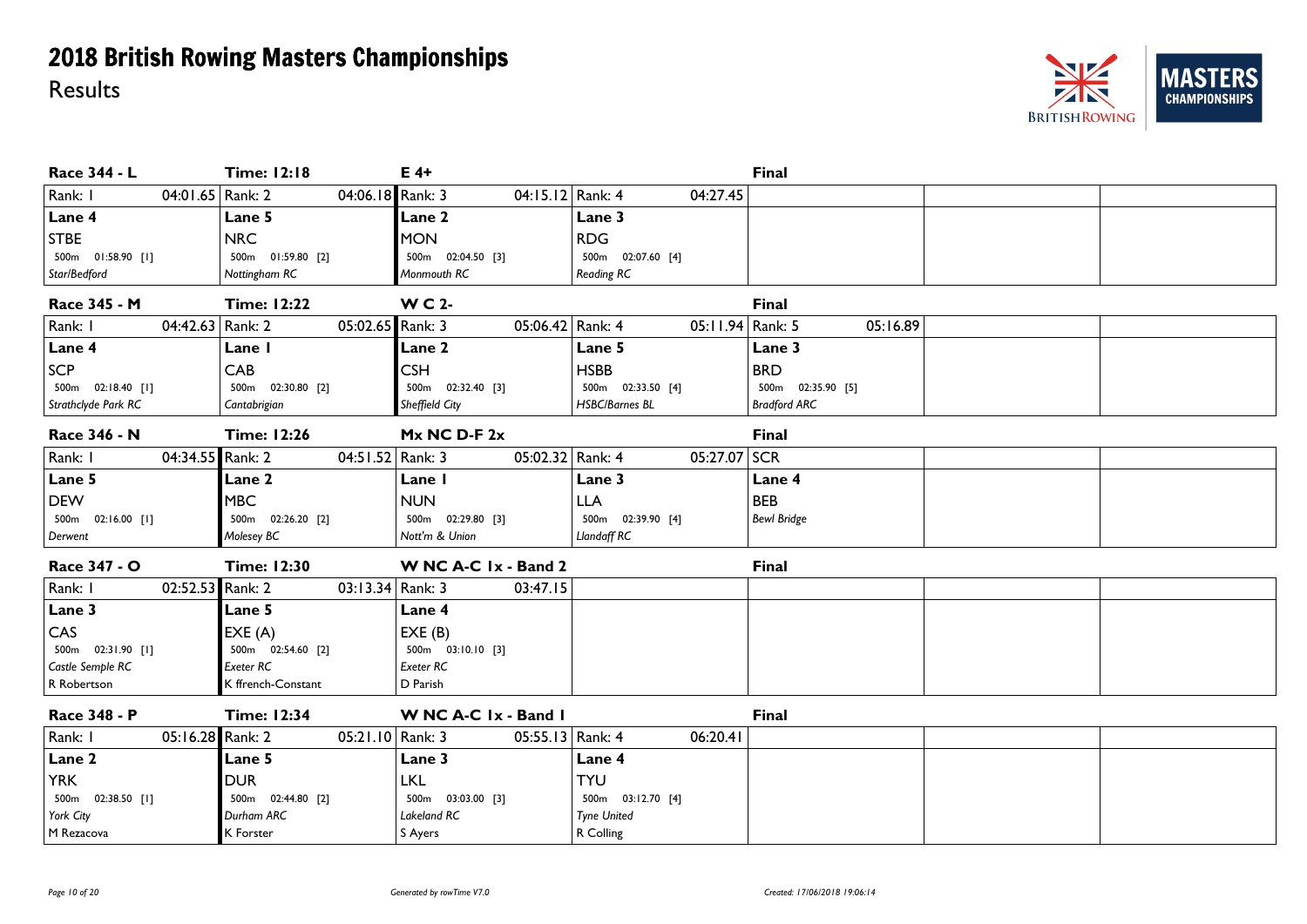

| Race 349 - A            | <b>Time: 12:38</b>                   | NC A-C 2x - Band 2     |                      | <b>Final</b>         |                      |
|-------------------------|--------------------------------------|------------------------|----------------------|----------------------|----------------------|
| 04:27.79 DNS<br>Rank: I |                                      | <b>DNS</b>             |                      |                      |                      |
| Lane 5                  | Lane 3                               | Lane 4                 |                      |                      |                      |
| AGE                     | <b>RCH</b>                           | <b>WTN</b>             |                      |                      |                      |
| 500m  02:11.80  [1]     | <b>Royal Chester</b>                 | Warrington             |                      |                      |                      |
| Agecroft                |                                      |                        |                      |                      |                      |
| Race 350 - B            | <b>Time: 12:42</b>                   | $NC$ A-C $2x$ - Band 1 |                      | <b>Final</b>         |                      |
| Rank: I                 | 04:18.06 Rank: 2<br>04:27.72 Rank: 3 | 04:41.25 Rank: 4       | 04:57.41             |                      |                      |
| Lane 2                  | <b>Lane 3</b>                        | Lane 4                 | Lane 5               |                      |                      |
| <b>WLT</b>              | <b>NRC</b>                           | <b>HEX</b>             | <b>KRC</b>           |                      |                      |
| 500m 02:04.50 [1]       | 500m  02:11.20  [2]                  | 500m 02:20.00 [3]      | 500m 02:27.20 [4]    |                      |                      |
| Walton RC               | Nottingham RC                        | Hexham                 | Kingston RC          |                      |                      |
| Race 351 - C            | <b>Time: 12:46</b>                   | <b>NC G-K Ix</b>       |                      | <b>Final</b>         |                      |
| Rank: I                 | 05:25.80 Rank: 2<br>05:31.50 Rank: 3 | 05:36.73 Rank: 4       | 05:55.39 Rank: 5     | 06:01.94             |                      |
| Lane I                  | Lane 2                               | Lane 5                 | Lane 4               | Lane 3               |                      |
| <b>GLR</b>              | <b>STN</b>                           | <b>TYN</b>             | <b>KRC</b>           | LEA                  |                      |
| 500m 02:42.00 [1]       | 500m 02:47.40 [2]                    | 500m 02:58.00 [3]      | 500m 03:03.40 [4]    | 500m<br>03:14.30 [5] |                      |
| <b>Gloucester RC</b>    | Staines                              | Tyne ARC               | Kingston RC          | Lea RC               |                      |
| M Venn                  | A Tollett                            | C Percy                | J Reader             | P Green              |                      |
| Race 352 - D            | <b>Time: 12:50</b>                   | W A/B 8+ Hcap          |                      |                      |                      |
| Rank: I                 | 04:06.68 Rank: 2<br>04:15.27         |                        |                      |                      |                      |
| Lane 3                  | Lane 4                               |                        |                      |                      |                      |
| PET                     | <b>PTR</b>                           |                        |                      |                      |                      |
| 500m 02:00.60 [1]       | 500m 02:01.90 [2]                    |                        |                      |                      |                      |
| Peterborough City       | Putney Town RC                       |                        |                      |                      |                      |
| Race 353 - E            | <b>Time: 12:54</b>                   | $F$ 4+                 |                      | <b>Final</b>         |                      |
| Rank: I<br>04:03.61     | Rank: 2<br>04:05.18 Rank: 3          | 04:08.78 Rank: 4       | 04:13.67 Rank: 5     | 04:15.10 Rank: 6     | 04:16.19             |
| Lane 2                  | Lane 6                               | Lane 3                 | Lane 4               | Lane 5               | Lane I               |
| ZNCG (A)                | <b>ABN</b>                           | <b>GRO</b>             | <b>BRX</b>           | ZBZB (B)             | <b>STA</b>           |
| 500m 02:03.00 [3]       | 500m 02:01.30 [2]                    | 500m 02:00.70 [1]      | 500m 02:05.90 [4]    | 500m 02:08.60 [6]    | 02:08.00 [5]<br>500m |
| Neptune Comp            | Abingdon RC                          | Grosvenor RC, Chester  | <b>Broxbourne RC</b> | Belfast/Bann         | Star Club            |
| C Hunter                |                                      |                        |                      | D Gray               |                      |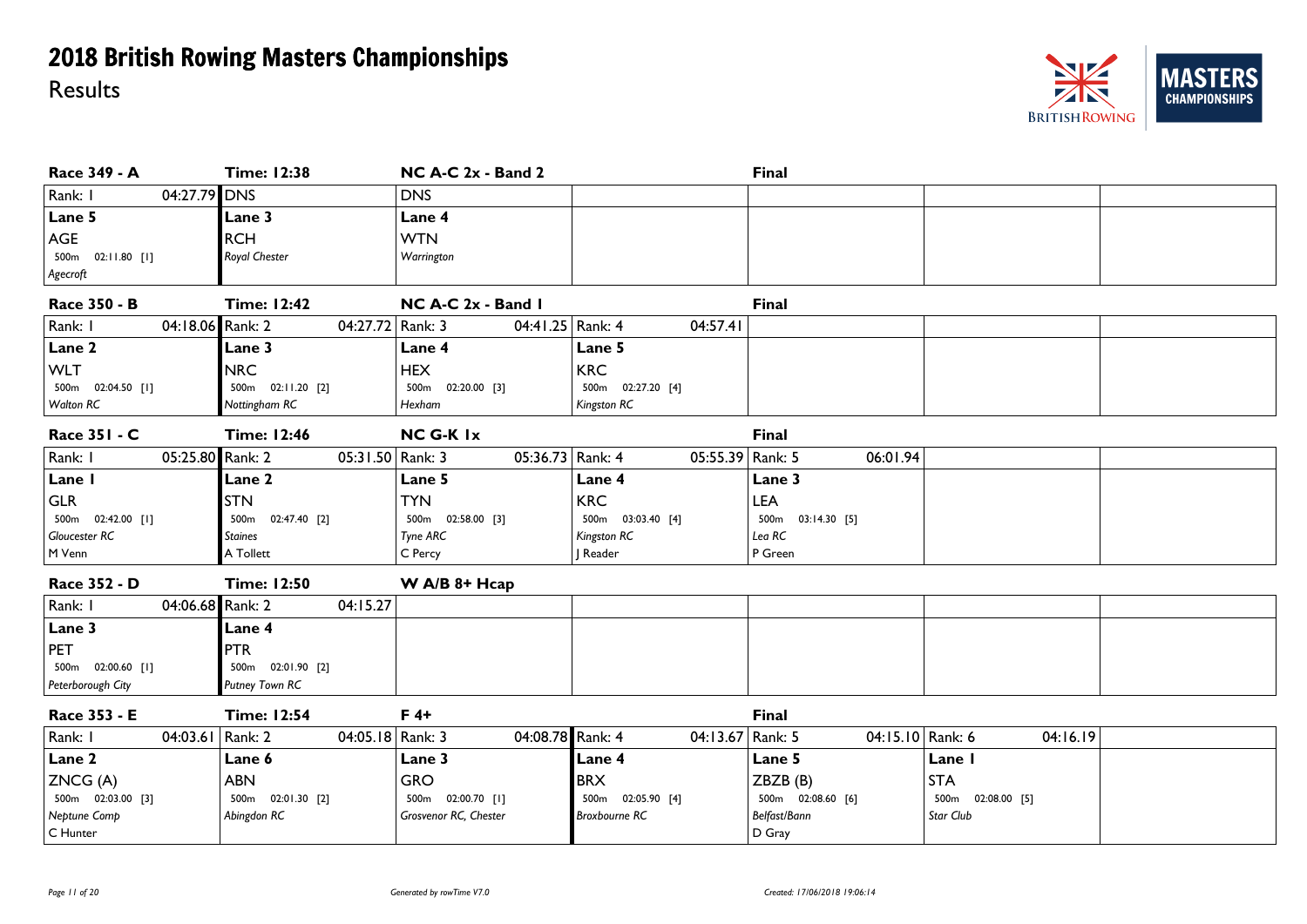

| Race 354 - F                | <b>Time: 12:58</b>  | $D$ 4+                 |                     | Final                      |                   |
|-----------------------------|---------------------|------------------------|---------------------|----------------------------|-------------------|
| Rank: I<br>03:47.84 Rank: 2 | 03:49.96   Rank: 3  | 03:54.98 Rank: 4       | 03:58.41   Rank: 5  | 04:09.92 Rank: 6           | 04:17.27          |
| Lane I                      | Lane 4              | Lane 2                 | Lane 3              | Lane 6                     | Lane 5            |
| <b>LRC</b>                  | <b>GRF</b>          | <b>UTC</b>             | <b>MON</b>          | ZPU (A)                    | LEA               |
| 500m  01:50.20 [1]          | 500m 01:54.90 [2]   | 500m  01:55.20  [3]    | 500m  01:56.10 [4]  | 500m  02:03.10  [5]        | 500m 02:06.50 [6] |
| London RC                   | Greenbank Falmouth  | <b>Upper Thames RC</b> | Monmouth RC         | Portora Boat Club, Ireland | Lea RC            |
|                             |                     |                        |                     | K Nixon                    |                   |
| Race 355 - G                | <b>Time: 13:02</b>  | $G$ 8+                 |                     | Final                      |                   |
| Rank: I<br>03:52.34 Rank: 2 | 03:53.17            |                        |                     |                            |                   |
| Lane 4                      | Lane 3              |                        |                     |                            |                   |
| <b>DAWQ</b>                 | <b>TEE</b>          |                        |                     |                            |                   |
| 500m  01:54.00  [1]         | 500m 01:54.40 [2]   |                        |                     |                            |                   |
| DAT/ARD/WRC/QBC             | Tees RC             |                        |                     |                            |                   |
| Race 356 - H                | <b>Time: 13:06</b>  | $C$ 4-                 |                     | <b>Final</b>               |                   |
| Rank: I<br>03:44.22 Rank: 2 | 03:46.10   Rank: 3  | 03:51.77 Rank: 4       | 03:54.93   Rank: 5  | 03:57.35 Rank: 6           | 03:59.59          |
| Lane I                      | Lane 2              | Lane 4                 | Lane 3              | Lane 6                     | Lane 5            |
| <b>ZCZN</b>                 | SAN                 | <b>UTC</b>             | <b>AGE</b>          | <b>CBR</b>                 | <b>ARD</b>        |
| 500m  01:50.40  [1]         | 500m 01:54.90 [2]   | 500m 01:55.80 [3]      | 500m  01:56.70 [4]  | 500m 01:59.40 [5]          | 500m 01:59.80 [6] |
| Commercial/Neptune          | St Andrew BC        | <b>Upper Thames RC</b> | Agecroft            | City of Bristol RC         | Ardingly          |
| Race 357 - I                | <b>Time: 13:10</b>  | $Mx E8+$               |                     | <b>Final</b>               |                   |
| 04:13.56 Rank: 2<br>Rank: I | 04:37.64            |                        |                     |                            |                   |
| Lane 4                      | <b>Lane 3</b>       |                        |                     |                            |                   |
| <b>NRC</b>                  | <b>BRD</b>          |                        |                     |                            |                   |
| 500m  02:01.10  [1]         | 500m  02:15.40  [2] |                        |                     |                            |                   |
| Nottingham RC               | <b>Bradford ARC</b> |                        |                     |                            |                   |
| Race 358 - J                | <b>Time: 13:14</b>  | <b>WE4-</b>            |                     | Final                      |                   |
| Rank: I<br>04:39.22 Rank: 2 | 04:46.83 Rank: 3    | 04:51.67 Rank: 4       | 05:01.94            |                            |                   |
| Lane 2                      | Lane 4              | Lane 5                 | Lane 3              |                            |                   |
| <b>WLT</b>                  | PET                 | <b>MAR</b>             | <b>ZBF</b>          |                            |                   |
| 500m  02:13.50 [1]          | 500m 02:21.80 [2]   | 500m  02:27.70  [3]    | 500m  02:28.40  [4] |                            |                   |
| <b>Walton RC</b>            | Peterborough City   | <b>Marlow RC</b>       | <b>Belfast BC</b>   |                            |                   |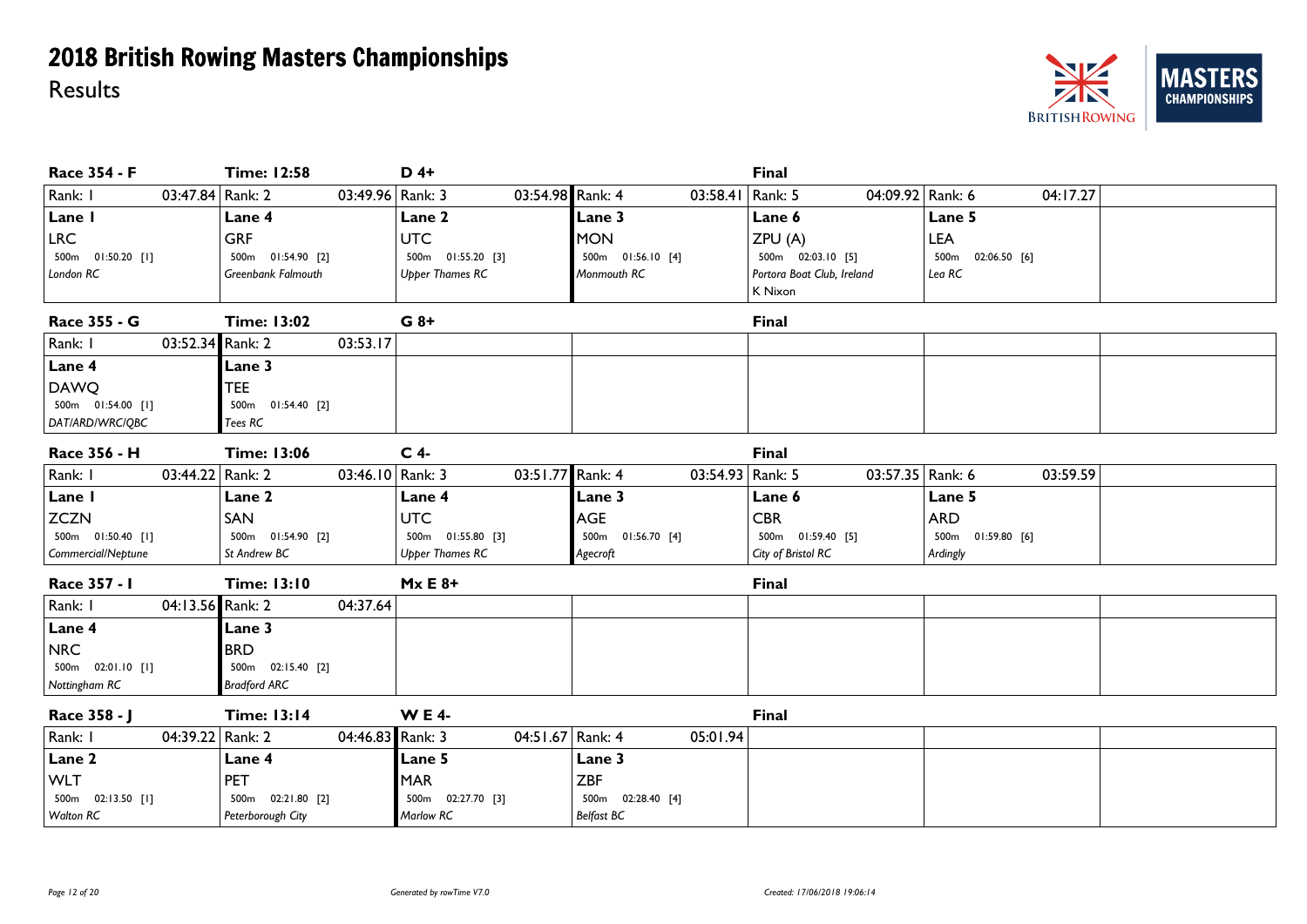

| Race 359 - K                   | <b>Time: 13:18</b>           | <b>WF4-</b>          |                     | Final             |  |
|--------------------------------|------------------------------|----------------------|---------------------|-------------------|--|
| Rank: I<br>04:42.90 Rank: 2    | 05:14.42                     |                      |                     |                   |  |
| Lane 4                         | Lane 3                       |                      |                     |                   |  |
| <b>WEY</b>                     | <b>WBTS</b>                  |                      |                     |                   |  |
| 500m  02:38.60 [1]             | <b>DNA</b><br>500m           |                      |                     |                   |  |
| Weybridge RC                   | Walbrook RC/Tideway Sc Sch   |                      |                     |                   |  |
| Race 360 - L                   | <b>Time: 13:22</b>           | Mx NC A-C 4x-        |                     | Final             |  |
| 04:34.83 DNS<br>Rank: I        |                              |                      |                     |                   |  |
| Lane 4                         | Lane 3                       |                      |                     |                   |  |
| <b>BNWR</b>                    | <b>DON</b>                   |                      |                     |                   |  |
| 500m 00:20.90 [1]              | Doncaster                    |                      |                     |                   |  |
| Bentham/Worcs                  |                              |                      |                     |                   |  |
| Race 361 - M                   | <b>Time: 13:26</b>           | G/H 2- Hcap          |                     |                   |  |
| Rank: I                        | Rank: 2                      | Rank: 3              |                     |                   |  |
| Lane 3                         | Lane 5                       | Lane 4               |                     |                   |  |
| <b>MIN</b>                     | <b>TSS</b>                   | <b>WRR</b>           |                     |                   |  |
| DNA [I]<br>500m                | <b>DNA</b><br>500m           | DNA [2]<br>500m      |                     |                   |  |
| Minerva Bath                   | <b>Tideway Scullers Sch</b>  | Worcester RC         |                     |                   |  |
| Race 362 - N                   | <b>Time: 13:30</b>           | <b>WA2-</b>          |                     | Final             |  |
| Rank: I<br>04:36.46 Rank: 2    | 04:40.95                     |                      |                     |                   |  |
| Lane 3                         | Lane 4                       |                      |                     |                   |  |
| <b>GLR</b>                     | <b>FSC</b>                   |                      |                     |                   |  |
| 500 <sub>m</sub><br><b>DNA</b> | 02:19.00<br>500 <sub>m</sub> |                      |                     |                   |  |
| Gloucester RC                  | Furnivall                    |                      |                     |                   |  |
| Race 363 - O                   | <b>Time: 13:34</b>           | $W C 8+$             |                     | Final             |  |
| Rank: I<br>04:07.04 Rank: 2    | 04:11.77 Rank: 3             | 04:13.99 Rank: 4     | 04:20.60   Rank: 5  | 04:20.96          |  |
| Lane 2                         | Lane I                       | Lane 4               | Lane 3              | Lane 5            |  |
| <b>ARKR</b>                    | <b>MIK</b>                   | <b>BRX</b>           | <b>NST</b>          | <b>LEA</b>        |  |
| 500m  02:04.80 [1]             | 500m  02:05.30  [2]          | 500m 02:06.30 [3]    | 500m  02:08.50  [5] | 500m 02:07.70 [4] |  |
| Ardingly/KRC                   | Milton Keynes RC             | <b>Broxbourne RC</b> | North Staffs        | Lea RC            |  |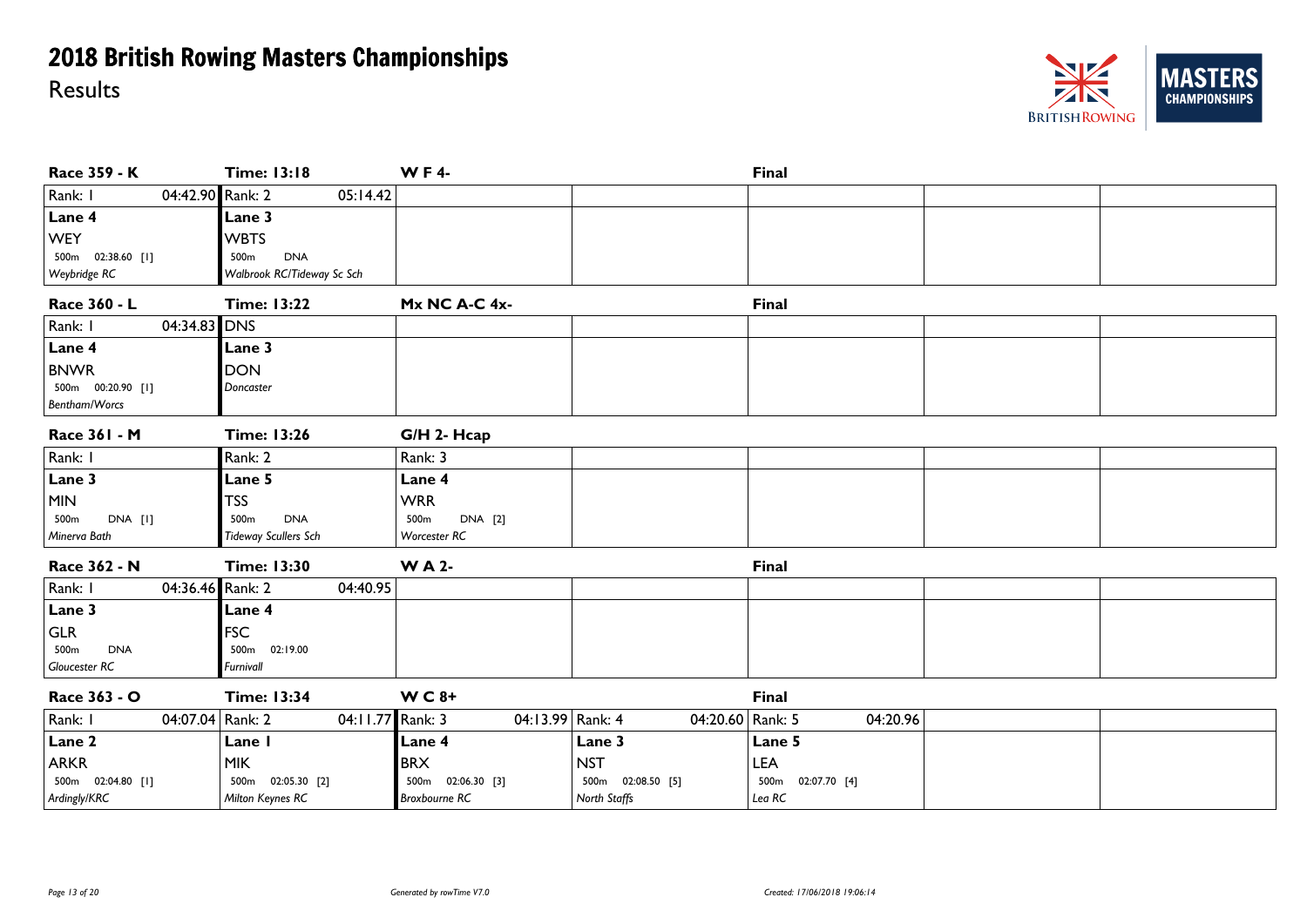

| Race 364 - P        | <b>Time: 14:00</b>                     | D 2-                |                       | <b>Final</b>        |  |
|---------------------|----------------------------------------|---------------------|-----------------------|---------------------|--|
| Rank: I             | 26:23.50 DNS<br>26:15.07 Rank: 2       |                     | <b>DNS</b>            |                     |  |
| Lane 4              | Lane 2                                 | Lane 3              | Lane 5                |                     |  |
| MHD(B)              | MHD (A)                                | <b>XPR</b>          | <b>HEN</b>            |                     |  |
| 500m 02:00.90 [1]   | 500m 02:07.30 [2]                      | X-Press BC          | Henley RC             |                     |  |
| Maidenhead RC       | Maidenhead RC                          |                     |                       |                     |  |
| N Hutchins          | A Bird                                 |                     |                       |                     |  |
| Race 365 - A        | <b>Time: 14:04</b>                     | $Mx$ NC A-C $2x$    |                       | <b>Final</b>        |  |
| Rank: I             | 04:09.80 Rank: 2<br>04:11.92 Rank: 3   | 04:31.49            |                       |                     |  |
| Lane 5              | Lane 3                                 | Lane 4              |                       |                     |  |
| <b>BLD</b>          | <b>CAM</b>                             | <b>STK</b>          |                       |                     |  |
| 500m 02:05.70 [2]   | 500m 02:03.50 [1]                      | 500m 02:13.80 [3]   |                       |                     |  |
| <b>Broadland BC</b> | City of Cambridge                      | Trentham BC         |                       |                     |  |
| Race 366 - B        | <b>Time: 14:08</b>                     | NC D-F Ix - Band 4  |                       | <b>Final</b>        |  |
| Rank: I             | 05:06.73 Rank: 2<br>05:14.16 Rank: 3   | 05:37.25            |                       |                     |  |
| Lane 3              | Lane 2                                 | Lane 4              |                       |                     |  |
| MAR(B)              | <b>BRX</b>                             | <b>LKL</b>          |                       |                     |  |
| 500m  02:28.50 [1]  | 500m  02:33.90  [2]                    | 500m 02:35.10 [3]   |                       |                     |  |
| Marlow RC           | <b>Broxbourne RC</b>                   | Lakeland RC         |                       |                     |  |
| N Galbraith         | <b>B</b> O'Puirseil                    | D Thomas            |                       |                     |  |
| Race 367 - C        | <b>Time: 14:12</b>                     | NC D-F Ix - Band 3  |                       | <b>Final</b>        |  |
| Rank: I             | 04:29.77 Rank: 2<br>04:58.50 Rank: 3   | 05:10.06 Rank: 4    | 05:53.45              |                     |  |
| Lane 2              | <b>Lane 3</b>                          | Lane 4              | Lane 5                |                     |  |
| MAR (A)             | <b>MIN</b>                             | <b>BRD</b>          | <b>CLS</b>            |                     |  |
| 500m 02:10.60 [1]   | 500m 02:27.20 [2]                      | 500m  02:31.50  [3] | 500m 03:03.20 [4]     |                     |  |
| <b>Marlow RC</b>    | Minerva Bath                           | <b>Bradford ARC</b> | Chester le Street ARC |                     |  |
| M Parsons           | D Hardy                                | C Davis             | D Lombard             |                     |  |
| Race 368 - D        | <b>Time: 14:16</b>                     | NC D-F Ix - Band 2  |                       | <b>Final</b>        |  |
| Rank: I             | 04:35.86 Rank: 2<br>04:39.81   Rank: 3 | 04:44.08 Rank: 4    | 04:46.01   Rank: 5    | 05:16.36            |  |
| Lane 4              | Lane 5                                 | Lane I              | Lane 3                | Lane 2              |  |
| <b>TWK</b>          | <b>WAR</b>                             | <b>YRK</b>          | <b>WRC</b>            | <b>WRR</b>          |  |
| 500m  02:13.90  [1] | 500m 02:19.00 [3]                      | 500m 02:18.70 [2]   | 500m  02:22.60  [4]   | 500m  02:34.80  [5] |  |
| Twickenham RC       | Warwick BC                             | York City           | Wallingford RC        | Worcester RC        |  |
| A Parke             | S Sidaway                              | D Woodford          | I Wilkinson           | I I MacMillan       |  |

*Page 14 of 20 Generated by rowTime V7.0 Created: 17/06/2018 19:06:15*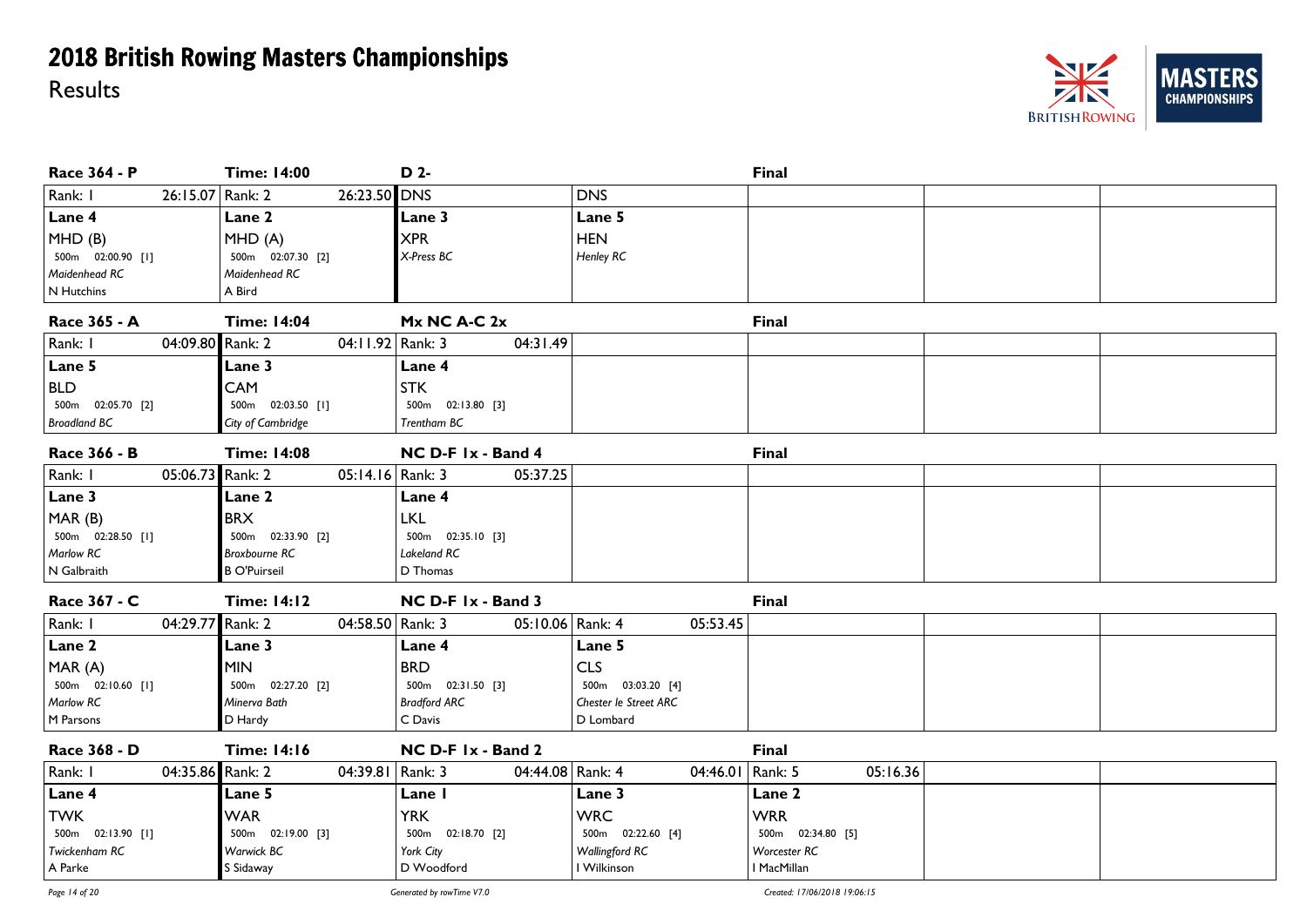

| Race 369 - E                                                 | <b>Time: 14:20</b>  | NC D-F Ix - Band I     |                       | <b>Final</b>        |                        |
|--------------------------------------------------------------|---------------------|------------------------|-----------------------|---------------------|------------------------|
| 04:27.47 Rank: 2<br>Rank: I                                  | 04:31.82 Rank: 3    | 04:40.32 Rank: 4       | 04:48.04   Rank: 5    | 05:16.07 DNS        |                        |
| Lane 6                                                       | <b>Lane 5</b>       | Lane 2                 | Lane 3                | Lane 4              | Lane I                 |
| WBK (A)                                                      | <b>MHD</b>          | <b>SUA</b>             | <b>MBC</b>            | <b>BOA</b>          | <b>WLT</b>             |
| 500m 02:10.70 [1]                                            | 500m 02:16.50 [3]   | 500m  02:13.10  [2]    | 500m 02:18.50 [4]     | 500m 02:37.10 [5]   | <b>Walton RC</b>       |
| Walbrook                                                     | Maidenhead RC       | Stratford-upon-Avon BC | Molesey BC            | Bradford on Avon    | R Adey                 |
| N Thomas                                                     | M Stockdale         | T Lunel                | D Snelling            | M Frost             |                        |
| Race 370 - F                                                 | <b>Time: 14:24</b>  | E 2-                   |                       | <b>Eliminator 2</b> |                        |
| No Race                                                      |                     |                        |                       |                     |                        |
| Race 371 - G                                                 | <b>Time: 14:28</b>  | E 2-                   |                       | <b>Final</b>        |                        |
| 04:10.63 Rank: 2<br>Rank: I                                  | 04:15.56 Rank: 3    | 04:24.12 Rank: 4       | 04:36.47   Rank: 5    | 04:37.34 Rank: 6    | 04:41.60               |
| Lane 4                                                       | Lane 2              | Lane I                 | Lane 6                | Lane 5              | Lane 3                 |
| <b>UTC</b>                                                   | <b>WRC</b>          | <b>AVN</b>             | <b>MIK</b>            | <b>ROS</b>          | <b>SUA</b>             |
| 500m 02:03.20 [1]                                            | 500m 02:06.00 [2]   | 500m 02:09.20 [3]      | 500m 02:13.20 [4]     | 500m 02:13.60 [5]   | 500m 02:14.30 [6]      |
| <b>Upper Thames RC</b>                                       | Wallingford RC      | Avon County            | Milton Keynes RC      | Ross RC             | Stratford-upon-Avon BC |
| Redrawn to straight final due to scratchings<br><b>Empty</b> |                     |                        |                       |                     |                        |
| Race 372 - H                                                 | <b>Time: 14:32</b>  | $E$ 8+                 |                       | Eliminator I        | 1st 3 to Final         |
| Rank: I<br>03:40.22 Rank: 2                                  | 03:43.43   Rank: 3  | 03:43.75 Rank: 4       | 03:44.67   Rank: 5    | 04:02.72            |                        |
| Lane 2                                                       | Lane 3              | Lane I                 | Lane 5                | Lane 4              |                        |
| <b>PELC</b>                                                  | <b>MON</b>          | <b>NRC</b>             | <b>YRK</b>            | <b>GLR</b>          |                        |
| 500m 01:54.60 [1]                                            | 500m  01:56.30  [3] | 500m 01:55.20 [2]      | 500m  01:56.50 [4]    | 500m 01:58.00 [5]   |                        |
| Peterb/Lincoln                                               | Monmouth RC         | Nottingham RC          | York City             | Gloucester RC       |                        |
| Race 373 - I                                                 | <b>Time: 14:36</b>  | $E$ 8+                 |                       | <b>Eliminator 2</b> | 1st 3 to Final         |
| Rank: I<br>03:31.89 Rank: 2                                  | 03:36.52 Rank: 3    | 03:40.42 Rank: 4       | 03:45.89              | Rank: 5<br>04:02.76 |                        |
| Lane 4                                                       | Lane 2              | Lane I                 | Lane 5                | Lane 3              |                        |
| <b>LRC</b>                                                   | <b>ABN</b>          | <b>ZCNW</b>            | <b>GRO</b>            | <b>RDG</b>          |                        |
| 500m  01:43.40  [1]                                          | 500m 01:46.12 [3]   | 500m  01:45.79  [2]    | 500m  01:51.21 [4]    | 500m  01:57.95  [5] |                        |
| London RC                                                    | Abingdon RC         | Commercial Comp        | Grosvenor RC, Chester | <b>Reading RC</b>   |                        |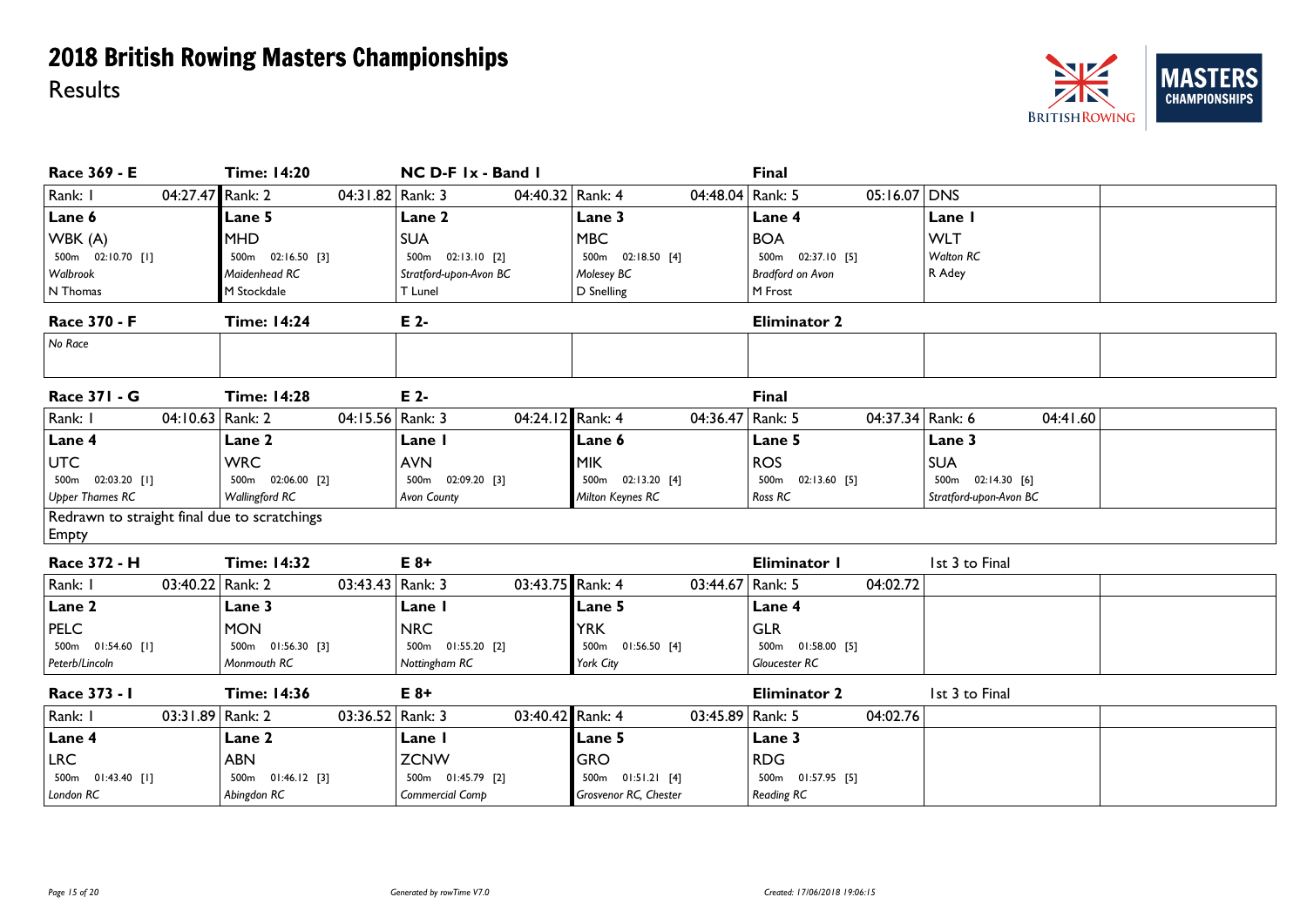#### **NIZ** ERS **MAS1 CHAMPIONSHIPS BRITISH ROWING**

| Race 374 - J          | <b>Time: 14:40</b>                   | G/H 4- Hcap         |                    |              |  |
|-----------------------|--------------------------------------|---------------------|--------------------|--------------|--|
| Rank: I               | 04:11.19 Rank: 3<br>04:06.36 Rank: 2 | 04:16.16 Rank: 4    | 04:34.68           |              |  |
| Lane 5                | Lane 3                               | Lane 2              | Lane 4             |              |  |
| <b>DWRQ</b>           | <b>BETS</b>                          | <b>ARD</b>          | <b>NRC</b>         |              |  |
| 500m  02:10.00  [2]   | 500m  02:05.10 [1]                   | 500m  02:13.20  [3] | 500m  02:21.60 [4] |              |  |
| Dart/Wall/Quint       | Bedford/TSS                          | Ardingly            | Nottingham RC      |              |  |
| Race 375 - K          | <b>Time: 14:44</b>                   | $Mx C 8+$           |                    | Final        |  |
| Rank: I               | 03:37.38 Rank: 2<br>03:46.34         |                     |                    |              |  |
| Lane 4                | Lane 3                               |                     |                    |              |  |
| SASC                  | <b>LRSK</b>                          |                     |                    |              |  |
| 500m 01:46.00 [1]     | 500m 01:49.20 [2]                    |                     |                    |              |  |
| St Andrew/SCP         | Leicester RC/Trentham BC             |                     |                    |              |  |
| Race 376 - L          | <b>Time: 14:48</b>                   | $A/B$ 4+ $Hcap$     |                    |              |  |
| Rank: I               | 03:46.23 Rank: 2<br>03:48.64 Rank: 3 | 04:11.85            |                    |              |  |
| Lane 4                | Lane 3                               | Lane 2              |                    |              |  |
| <b>CUR</b>            | <b>YRK</b>                           | <b>NRC</b>          |                    |              |  |
| 500m  01:54.00  [1]   | 500m  01:54.40  [2]                  | 500m 02:04.90 [3]   |                    |              |  |
| Curlew                | York City                            | Nottingham RC       |                    |              |  |
| Race 377 - M          | <b>Time: 14:52</b>                   | F 2-                |                    | Final        |  |
| Rank: I               | 04:19.22 Rank: 2<br>04:24.02 Rank: 3 | 04:48.46            |                    |              |  |
| Lane 5                | Lane 3                               | Lane 4              |                    |              |  |
| <b>NWHO</b>           | <b>ZCQ</b>                           | <b>ZBF</b>          |                    |              |  |
| 500m  02:04.90  [I]   | 500m  02:11.30  [2]                  | 500m  02:24.70  [3] |                    |              |  |
| <b>Holl Lk/Newark</b> | Cappoquin (IRE)                      | <b>Belfast BC</b>   |                    |              |  |
| Race 378 - N          | <b>Time: 14:56</b>                   | NC D-F 4x- - Band 3 |                    | <b>Final</b> |  |
| Rank: I               | 04:00.22 Rank: 2<br>04:19.23 Rank: 3 | 04:57.76            |                    |              |  |
| Lane 3                | Lane 4                               | Lane 5              |                    |              |  |
| AGE                   | <b>BNWR</b>                          | <b>BEW</b>          |                    |              |  |
| 500m 01:59.30 [1]     | 500m 02:09.40 [2]                    | 500m 02:26.90 [3]   |                    |              |  |
| Agecroft              | Bentham/Worcs                        | <b>Bewdley RC</b>   |                    |              |  |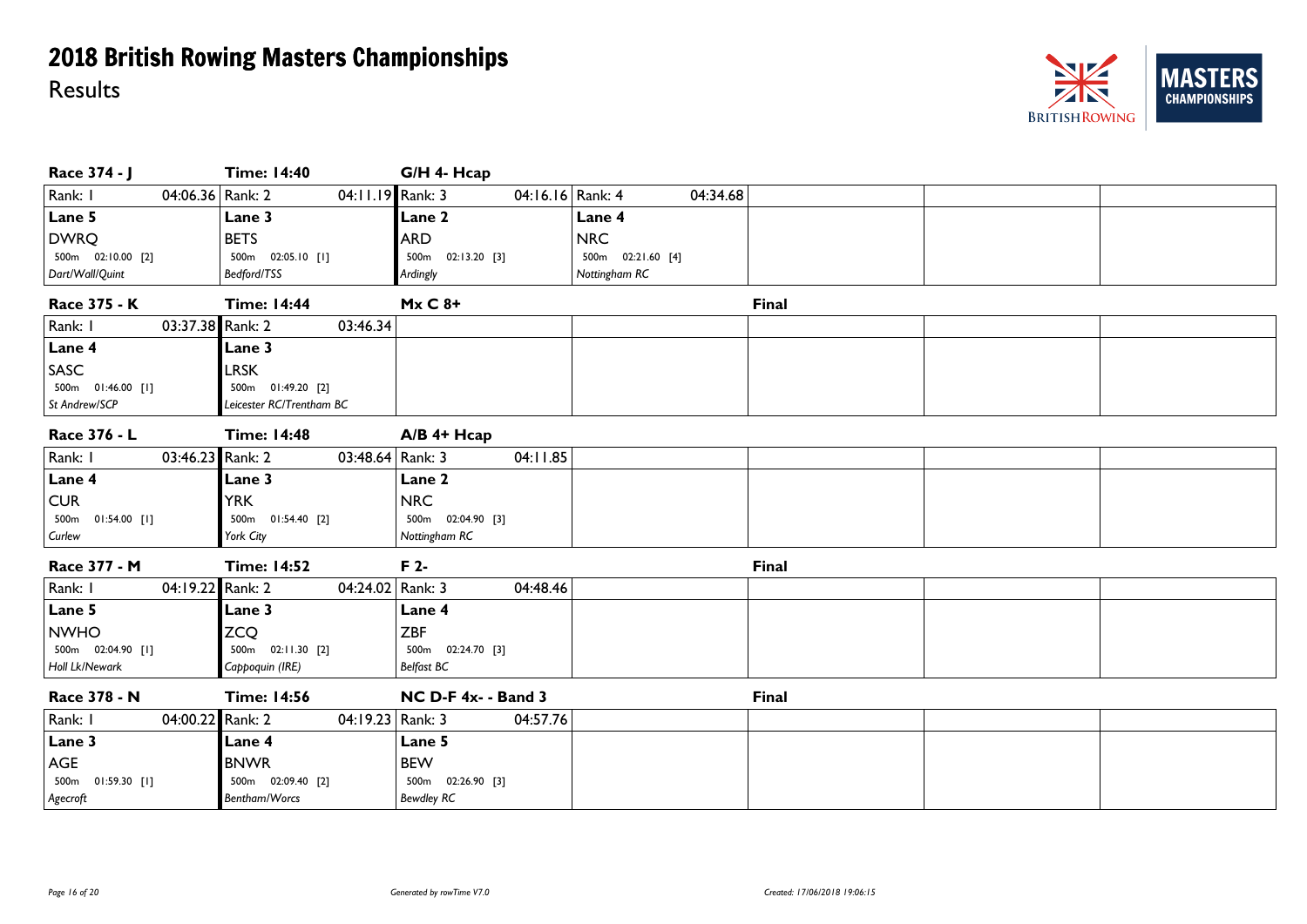

| Race 379 - O        | <b>Time: 15:00</b>           | NC D-F 4x- - Band 2 |                  |                                |                    | <b>Final</b>          |                    |          |  |
|---------------------|------------------------------|---------------------|------------------|--------------------------------|--------------------|-----------------------|--------------------|----------|--|
| Rank: I             | 04:07.25 Rank: 2             | 04:13.24 Rank: 3    |                  | 04:24.90 Rank: 4               | 04:25.80           |                       |                    |          |  |
| Lane 5              | Lane 2                       | Lane 4              |                  | Lane 3                         |                    |                       |                    |          |  |
| HEX(A)              | <b>STA</b>                   | HEX(B)              |                  | <b>PTR</b>                     |                    |                       |                    |          |  |
| 500m 02:01.90 [1]   | 500m 02:07.10 [2]            | 500m 02:13.10 [4]   |                  | 500m  02:12.00  [3]            |                    |                       |                    |          |  |
| Hexham              | Star Club                    | Hexham              |                  | Putney Town RC                 |                    |                       |                    |          |  |
| B Haywood Smith     |                              | <b>B</b> Howorth    |                  |                                |                    |                       |                    |          |  |
| Race 380 - P        | <b>Time: 15:04</b>           | NC D-F 4x- - Band I |                  |                                |                    | <b>Final</b>          |                    |          |  |
| Rank: I             | 03:59.99 Rank: 2             | 04:01.53   Rank: 3  | 04:06.37 Rank: 4 |                                | 04:10.91   Rank: 5 |                       | 04:12.61 Rank: 6   | 04:18.02 |  |
| Lane 6              | Lane I                       | Lane 2              |                  | Lane 4                         |                    | Lane 3                | Lane 5             |          |  |
| <b>MHD</b>          | <b>WEY</b>                   | KRC(A)              |                  | KRC(B)                         |                    | <b>CLS</b>            | PET                |          |  |
| <b>DNA</b><br>500m  | 500m<br><b>DNA</b>           | <b>DNA</b><br>500m  |                  | 500 <sub>m</sub><br><b>DNA</b> |                    | <b>DNA</b><br>500m    | <b>DNA</b><br>500m |          |  |
| Maidenhead RC       | Weybridge RC                 | Kingston RC         |                  | Kingston RC                    |                    | Chester le Street ARC | Peterborough City  |          |  |
|                     |                              | T Povey             |                  | N Bascombe                     |                    |                       |                    |          |  |
| <b>Race 381 - A</b> | <b>Time: 15:08</b>           | $F 8+$              |                  |                                |                    | <b>Final</b>          |                    |          |  |
| Rank: I             | 03:40.76 Rank: 2             | 03:42.58 Rank: 3    | 03:43.37 Rank: 4 |                                | 04:01.49           |                       |                    |          |  |
| Lane 4              | Lane 5                       | Lane 2              |                  | Lane 3                         |                    |                       |                    |          |  |
| <b>RDG</b>          | <b>BRX</b>                   | <b>STA</b>          |                  | <b>PTR</b>                     |                    |                       |                    |          |  |
| 500m  01:48.70 [1]  | 500m 01:49.80 [2]            | 500m  01:51.70  [3] |                  | 500m  01:56.70 [4]             |                    |                       |                    |          |  |
| <b>Reading RC</b>   | <b>Broxbourne RC</b>         | Star Club           |                  | Putney Town RC                 |                    |                       |                    |          |  |
| Race 382 - B        | <b>Time: 15:12</b>           | $W D 4+$            |                  |                                |                    | <b>Final</b>          |                    |          |  |
| Rank: I             | 04:16.65 Rank: 2             | 04:23.94 Rank: 3    | 04:36.48 Rank: 4 |                                | 04:52.75           |                       |                    |          |  |
| Lane 2              | Lane 4                       | Lane 5              |                  | Lane 3                         |                    |                       |                    |          |  |
| <b>MAR</b>          | <b>BEW</b>                   | <b>YRK</b>          |                  | <b>MON</b>                     |                    |                       |                    |          |  |
| 500m 02:05.80 [1]   | 500m  02:11.00  [2]          | 500m  02:17.50  [3] |                  | 500m  02:19.50 [4]             |                    |                       |                    |          |  |
| Marlow RC           | <b>Bewdley RC</b>            | York City           |                  | Monmouth RC                    |                    |                       |                    |          |  |
| Race 383 - C        | <b>Time: 15:16</b>           | <b>WA4-</b>         |                  |                                |                    | <b>Final</b>          |                    |          |  |
| Rank: I             | 04:07.90 Rank: 2<br>04:10.54 |                     |                  |                                |                    |                       |                    |          |  |
| Lane 3              | Lane 4                       |                     |                  |                                |                    |                       |                    |          |  |
| <b>GLR</b>          | <b>FSC</b>                   |                     |                  |                                |                    |                       |                    |          |  |
| 500m 02:03.30 [1]   | 02:05.90 [2]<br>500m         |                     |                  |                                |                    |                       |                    |          |  |
| Gloucester RC       | Furnivall                    |                     |                  |                                |                    |                       |                    |          |  |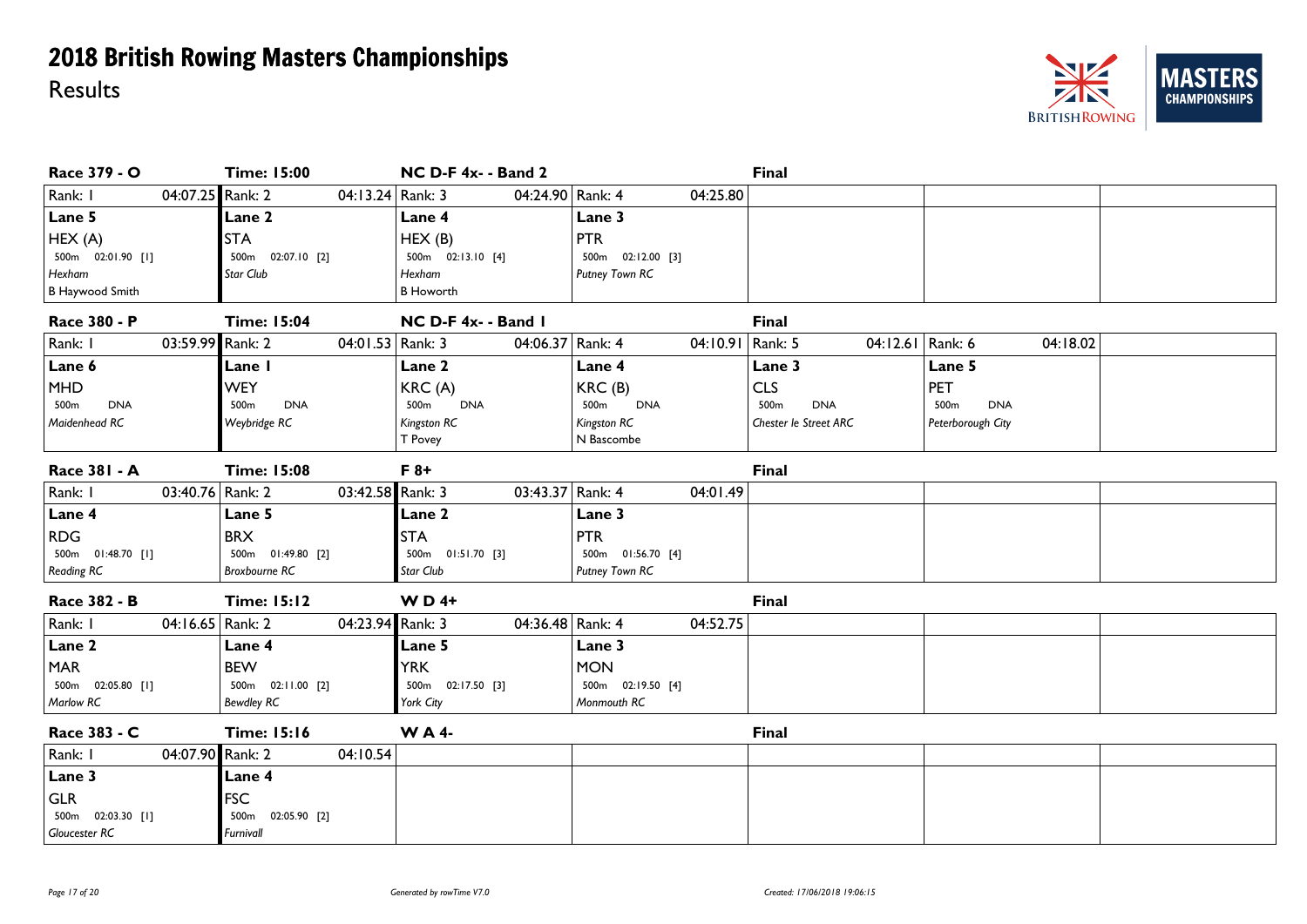

| Race 384 - D                | <b>Time: 15:20</b>  | <b>WE4+</b>             |                                  | Final                      |                   |
|-----------------------------|---------------------|-------------------------|----------------------------------|----------------------------|-------------------|
| Rank: I<br>04:34.68 Rank: 2 | 04:37.53   Rank: 3  | 04:43.58 Rank: 4        | 04:55.29 Rank: 5                 | 05:00.83 Rank: 6           | 05:03.77          |
| Lane 2                      | Lane 5              | Lane 6                  | Lane I                           | Lane 4                     | Lane 3            |
| <b>KRC</b>                  | <b>YRK</b>          | <b>MIK</b>              | PTR                              | <b>ZBF</b>                 | <b>TWK</b>        |
| 500m  02:12.40  [1]         | 500m  02:17.80  [3] | 500m  02:17.40  [2]     | 02:26.00 [4]<br>500 <sub>m</sub> | 500m 02:28.60 [5]          | 500m 02:32.00 [6] |
| Kingston RC                 | York City           | Milton Keynes RC        | Putney Town RC                   | <b>Belfast BC</b>          | Twickenham RC     |
| Race 385 - E                | <b>Time: 15:24</b>  | $D$ 8+                  |                                  | <b>Final</b>               |                   |
| Rank: I<br>03:30.48 Rank: 2 | 03:37.34 Rank: 3    | 03:40.89 Rank: 4        | 03:48.51   Rank: 5               | 03:49.10                   |                   |
| Lane I                      | Lane 2              | Lane 5                  | Lane 4                           | Lane 3                     |                   |
| <b>UTC</b>                  | <b>ARD</b>          | <b>TYN</b>              | <b>BICG</b>                      | <b>ZPU</b>                 |                   |
| 500m  01:43.00  [1]         | 500m  01:44.70  [2] | 500m  01:50.10  [3]     | 500m  01:53.30  [4]              | 500m  01:53.60  [5]        |                   |
| <b>Upper Thames RC</b>      | Ardingly            | Tyne ARC                | <b>BIA/CBR/GRF</b>               | Portora Boat Club, Ireland |                   |
| Race 386 - F                | <b>Time: 15:28</b>  | W NC A-C $4x - B$ and 2 |                                  | <b>Final</b>               |                   |
| Rank: I<br>04:27.86 Rank: 2 | 04:38.76 Rank: 3    | 04:47.25 Rank: 4        | 04:55.45                         |                            |                   |
| Lane 3                      | <b>Lane 2</b>       | Lane 4                  | Lane 5                           |                            |                   |
| <b>NRC</b>                  | NOR (A)             | NOR (B)                 | <b>PTR</b>                       |                            |                   |
| 500m  02:13.30  [1]         | 500m 02:14.50 [2]   | 500m 02:23.10 [3]       | 500m 02:26.50 [4]                |                            |                   |
| Nottingham RC               | Norwich RC          | Norwich RC              | Putney Town RC                   |                            |                   |
|                             | S Barter            | M Martino               |                                  |                            |                   |
| Race 387 - G                | <b>Time: 15:32</b>  | W NC A-C 4x- - Band I   |                                  | <b>Final</b>               |                   |
| Rank: I<br>04:23.40 Rank: 2 | 04:34.13 Rank: 3    | 04:58.32 Rank: 4        | 05:03.15 DNS                     |                            |                   |
| Lane 2                      | Lane I              | Lane 4                  | Lane 5                           | Lane 3                     |                   |
| <b>WEY</b>                  | <b>BRD</b>          | <b>TRT</b>              | <b>LEA</b>                       | <b>RUN</b>                 |                   |
| 500m  02:09.10 [1]          | 500m 02:14.90 [2]   | 500m 02:29.10 [4]       | 500m  02:28.90  [3]              | Runcorn                    |                   |
| Weybridge RC                | <b>Bradford ARC</b> | Trent                   | Lea RC                           |                            |                   |
| Race 388 - H                | <b>Time: 15:36</b>  | W NC D-F 2x - Band 3    |                                  | <b>Final</b>               |                   |
| Rank: I<br>04:59.05 Rank: 2 | 05:14.61   Rank: 3  | 05:26.76 Rank: 4        | 05:49.45   Rank: 5               | $06:06.65$ DNS             |                   |
| Lane 3                      | <b>Lane 2</b>       | Lane I                  | Lane 6                           | Lane 5                     | Lane 4            |
| CAS                         | <b>STA</b>          | BRX (B)                 | BRX (A)                          | <b>LLA</b>                 | <b>EXE</b>        |
| 500m  02:24.20 [1]          | 500m 02:33.60 [2]   | 500m 02:41.60 [3]       | 500m 02:52.80 [4]                | 500m  02:55.10  [5]        | Exeter RC         |
| Castle Semple RC            | Star Club           | <b>Broxbourne RC</b>    | <b>Broxbourne RC</b>             | Llandaff RC                |                   |
|                             |                     | C Findell               | J Wills                          |                            |                   |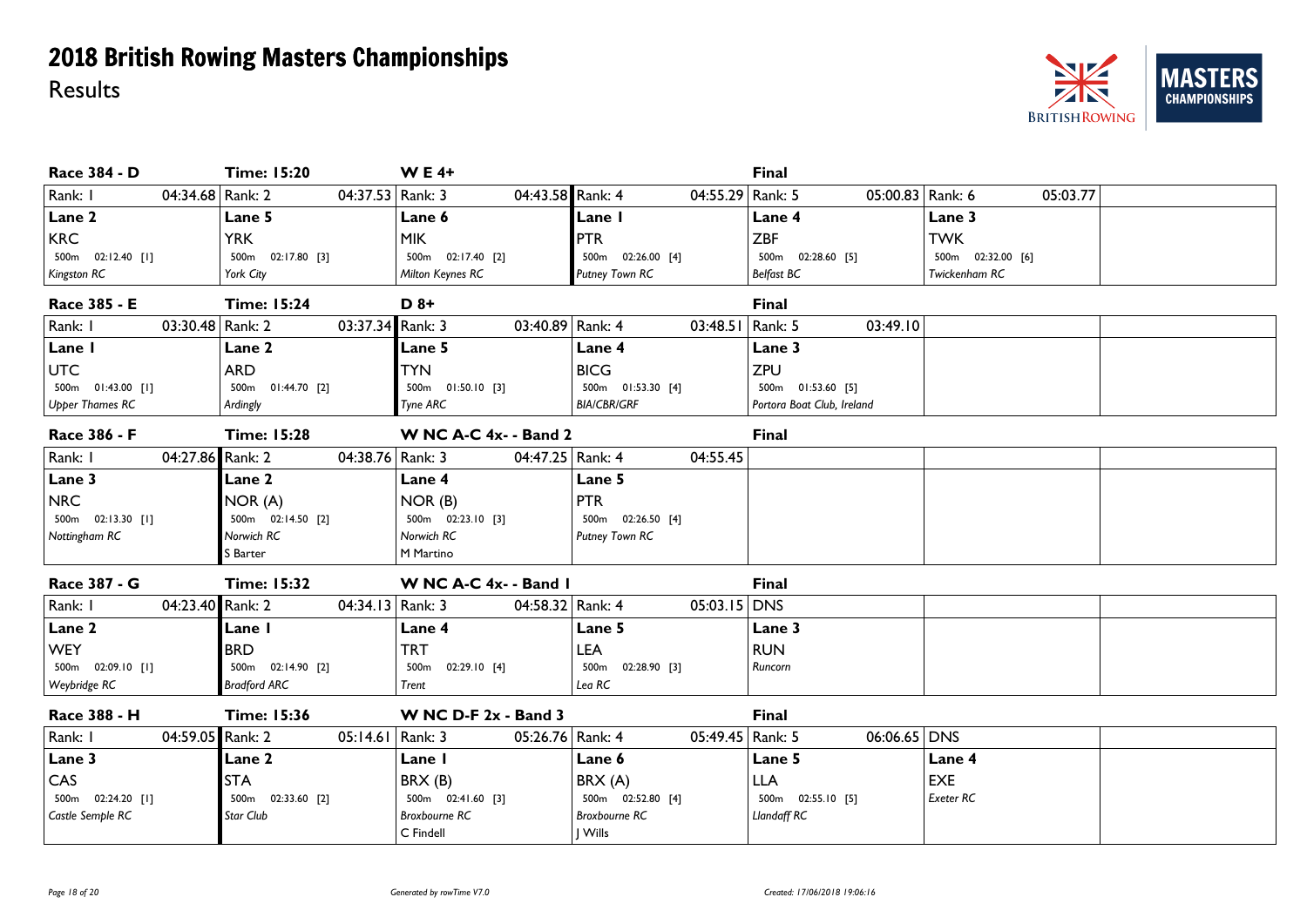

| Race 389 - I                | <b>Time: 15:40</b>         | W NC D-F 2x - Band 2 |                     | Final               |                     |
|-----------------------------|----------------------------|----------------------|---------------------|---------------------|---------------------|
| 05:01.48 Rank: 2<br>Rank: I | $05:14.59$ Rank: 3         | 05:14.69 Rank: 4     | 05:35.77   Rank: 5  | 05:37.92 DNS        |                     |
| Lane 4                      | Lane I                     | Lane 6               | Lane 3              | Lane 5              | Lane 2              |
| <b>NST</b>                  | <b>UPT</b>                 | <b>STK</b>           | <b>TWK</b>          | SRC(B)              | <b>BEB</b>          |
| 500m 02:25.00 [1]           | 500m 02:34.20 [2]          | 500m 02:36.20 [3]    | 500m 02:41.00 [4]   | 500m  02:44.40  [5] | <b>Bewl Bridge</b>  |
| North Staffs                | <b>Upton RC</b>            | Trentham BC          | Twickenham RC       | Sudbury RC          |                     |
|                             |                            |                      |                     | R Hogsbjerg         |                     |
| Race 390 - J                | <b>Time: 15:44</b>         | W NC D-F 2x - Band I |                     | <b>Final</b>        |                     |
| Rank: I<br>04:50.55 Rank: 2 | 04:59.43 Rank: 3           | 05:02.05   Rank: 4   | 05:03.74 Rank: 5    | 05:09.34 Rank: 6    | 05:13.92            |
| Lane 2                      | Lane 5                     | Lane 3               | Lane 6              | Lane 4              | Lane I              |
| LEA                         | <b>DUR</b>                 | <b>OUT</b>           | CHA (A)             | SRC(A)              | CHA(B)              |
| 500m  02:22.60 [1]          | 500m 02:33.20 [4]          | 500m 02:30.60 [2]    | 500m 02:32.80 [3]   | 500m 02:36.50 [6]   | 500m  02:34.00  [5] |
| Lea RC                      | Durham ARC                 | Oundle Town RC       | Champ Thames (Camb) | Sudbury RC          | Champ Thames (Camb) |
|                             |                            |                      | A Lawrence          | T Moriarty          | D Williams          |
| Race 391 - K                | <b>Time: 15:48</b>         | W F/G 4+ Hcap        |                     |                     |                     |
| Rank: I<br>05:00.56 Rank: 2 | 05:18.10 Rank: 3           | 05:29.58             |                     |                     |                     |
| Lane 4                      | Lane 3                     | Lane 2               |                     |                     |                     |
| <b>WEY</b>                  | <b>WBTS</b>                | <b>BEW</b>           |                     |                     |                     |
| 500m 02:36.80 [1]           | 500m 02:45.70 [3]          | 500m 02:38.30 [2]    |                     |                     |                     |
| Weybridge RC                | Walbrook RC/Tideway Sc Sch | <b>Bewdley RC</b>    |                     |                     |                     |
| Race 392 - L                | <b>Time: 15:52</b>         | E 2-                 |                     | <b>No Race</b>      |                     |
| No Race                     |                            |                      |                     |                     |                     |
|                             |                            |                      |                     |                     |                     |
| Race 393 - M                | <b>Time: 15:56</b>         | <b>WC4-</b>          |                     | <b>Final</b>        |                     |
| 04:16.40 Rank: 2<br>Rank: I | 04:21.40 DNS               |                      |                     |                     |                     |
| Lane 5                      | Lane 4                     | Lane 3               |                     |                     |                     |
| <b>ARD</b>                  | <b>AVN</b>                 | <b>NRC</b>           |                     |                     |                     |
| 500m 02:09.20 [1]           | 500m 02:10.60 [2]          | Nottingham RC        |                     |                     |                     |
| Ardingly                    | Avon County                |                      |                     |                     |                     |